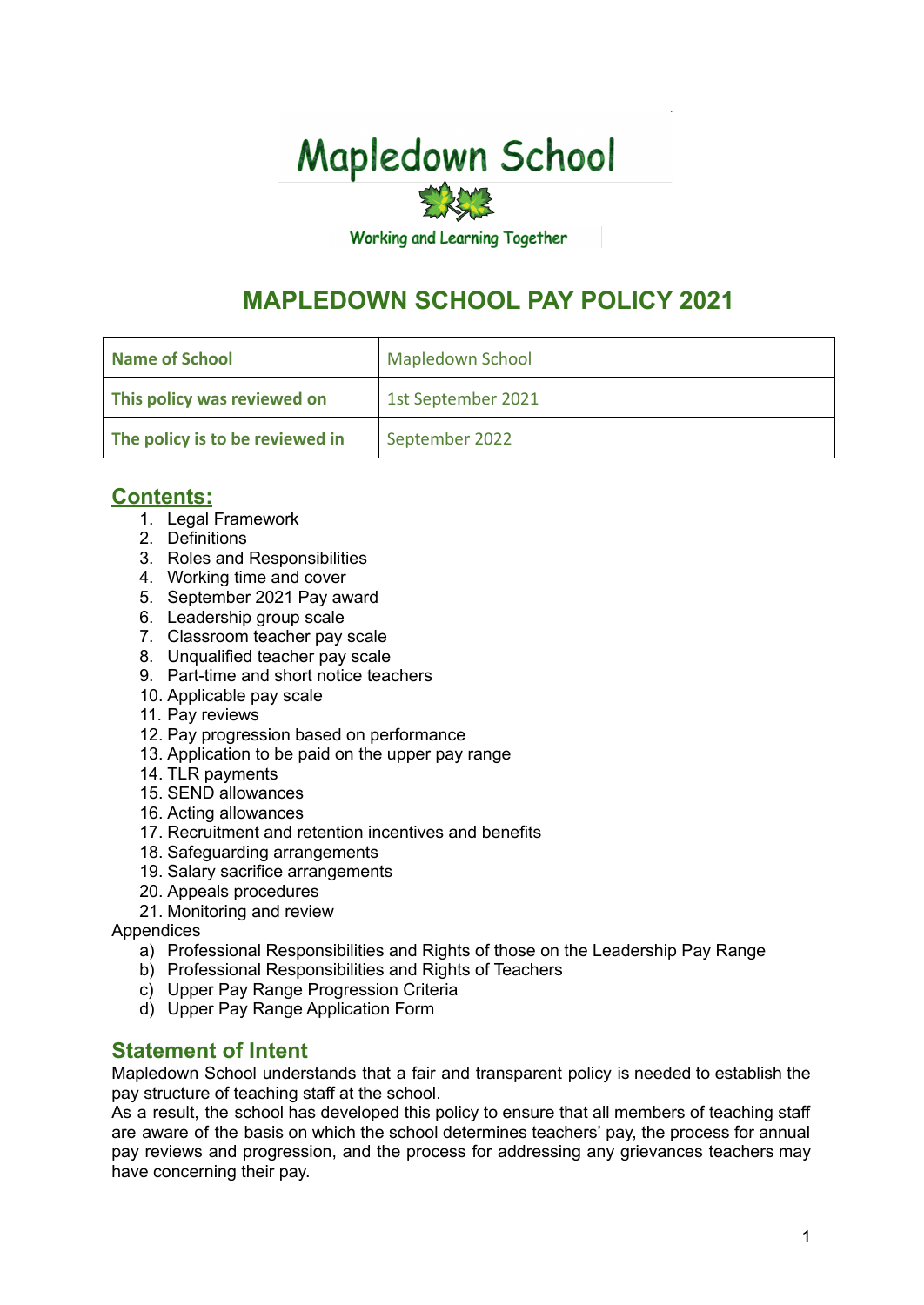In accordance with the 'School teachers' pay and conditions document 2021 and guidance on school teachers' pay and conditions' (STPCD), all pay progression at the school is linked to performance. For this reason, all pay progression decisions will first be determined by the school's Teacher Appraisal and Capability Policy. This policy aims to:

● Assure the quality of teaching and learning at our school.

- Support recruitment and retention, and reward teachers appropriately.
- Ensure accountability, transparency, objectivity and equality of opportunity.

## **1. Legal framework**

This policy has due regard to all relevant legislation, and statutory and advisory guidance, including, but not limited to, the following:

- The Working Time Regulations 1998
- Employment Relations Act 1999 (as amended)
- The Part-time Workers (Prevention of Less Favourable Treatment) Regulations 2000 (as amended)
- The Fixed-Term Employees (Prevention of Less Favourable Treatment) Regulations 2002 (as amended)
- The Flexible Working Regulations 2014
- Equality Act 2010
- The Education (School Teachers' Appraisal) (England) Regulations 2012 (as amended)
- DfE (2021) 'School teachers' pay and conditions document 2021 and guidance on school teachers' pay and conditions' (STPCD)
- DfE (2019) 'Implementing your school's approach to pay'
- ACAS (2015) 'Code of practice on disciplinary and grievance procedures'

This policy operates in conjunction with the following school policies:

- Teacher Appraisal and Capability Policy
- Equality Information and Objectives Policy

In exercising its functions, the Governing Body will adhere to the Education (School Government) (Terms of Reference) (England) Regulations 2000, in particular, the principles applicable to those in public life. The Governing Body will act with integrity, objectivity and honesty in the best interests of the school; will be open about decisions made and actions taken, and will be prepared to explain decisions and actions to interested persons. The Governing Body recognizes that it must follow National and Local Agreements on pay and conditions of service but it must also take into account the constraints of the school's budget and overall staffing structure.

Nothing in the above requires the Governing Body to disclose material relating to any employee, or anyone proposed to be employed at the school, nor to any named pupil or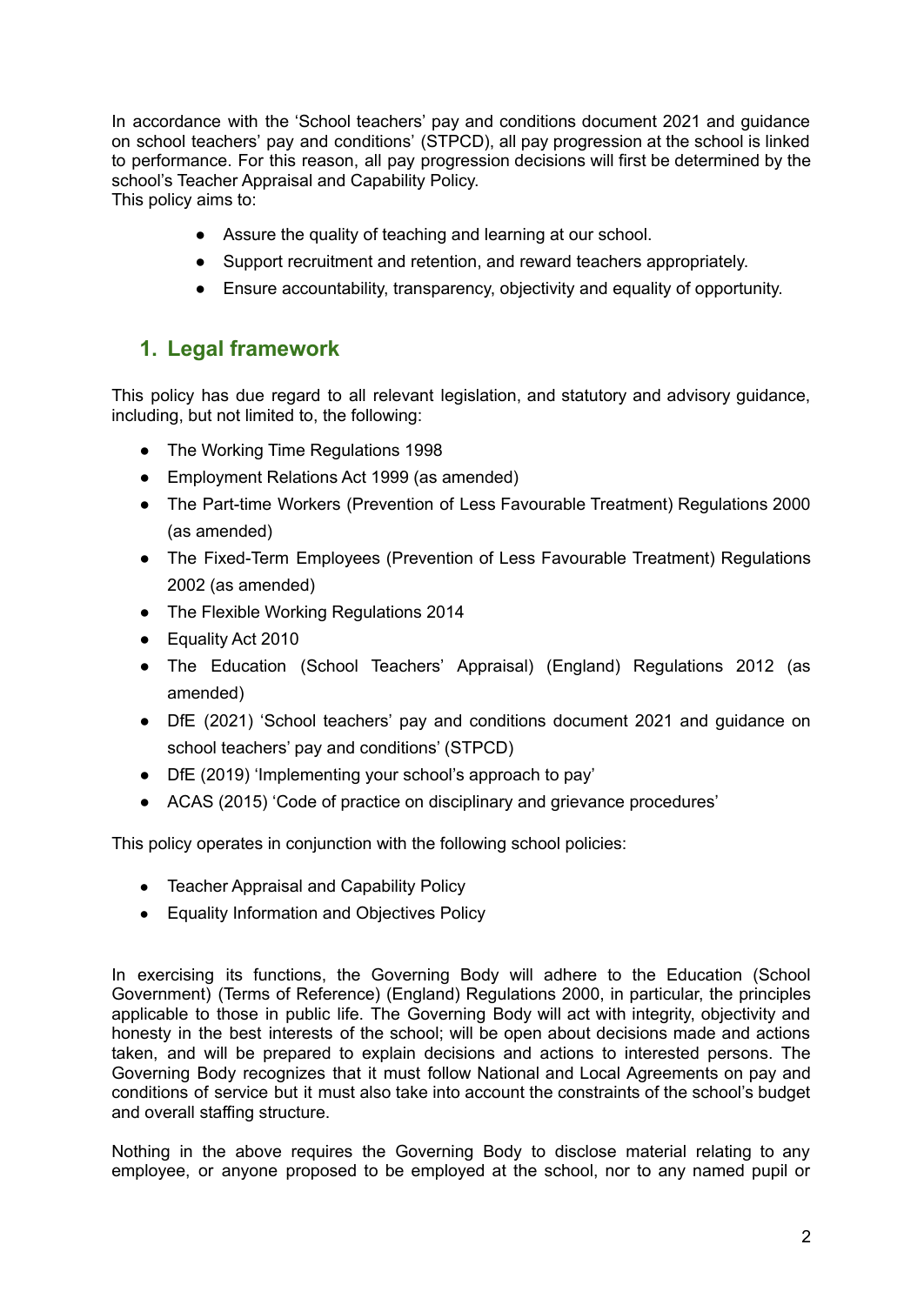candidate for admission to the school, nor to any matter which, by reason of its nature, the Governing Body is satisfied should remain confidential.

The Governing Body will ensure that all staff are made aware of this Policy and have ready access to it. (i.e. it will be placed in the virtual Staff Handbook and on the School Network)

#### **2. Definitions**

For the purpose of this policy, **"highly competent"** means an individual whose performance is not only good, but is also good enough to provide coaching and mentoring to other teachers. An individual who is highly competent will be able to give advice to other teachers, demonstrate effective teaching practice and know how to make a wider contribution to the work of the school.

For the purpose of this policy, a **"substantial"** contribution means an individual who plays a critical role in the life of the school and continuously offers significant value. An individual who makes a substantial contribution to raising pupil standards, takes advantage of opportunities for professional development and uses the outcomes of such to effectively improve pupils' learning.

For the purpose of this policy, **"sustained"** means maintained continuously over a long period of time, e.g. over five school years.

#### **3. Roles and responsibilities**

The governing board is responsible for:

- Making any pay decisions at the school.
- Reviewing each teacher's salary on an annual basis.
- Ensuring arrangements are in place for notifying staff members of their positions on the pay range, as well as any allowances they may be eligible for.
- Ensuring that sufficient funds are available to support pay decisions.
- Determining the extent to which specific functions relating to pay determination and the appeals process will be delegated to others.
- Monitoring the outcomes of this policy and reviewing any changes as necessary.

The headteacher is responsible for:

- Developing clear arrangements for linking teachers' performance to pay progression.
- Ensuring that effective appraisal systems are in place, and that members of staff have the knowledge and skills necessary to apply these procedures fairly.
- Submitting any pay recommendations to the governing board for approval.
- Ensuring that the governing board has sufficient evidence upon which to make decisions regarding pay.
- Keeping teachers well-informed of any decisions made regarding pay progression, as well as ensuring that written records are held.
- Maintaining records or decisions and recommendations made, and evidencing that all decisions have been made fairly.
- Submitting updates to this policy to the governing board for approval.
- Communicating any approved changes to this policy to all teaching staff.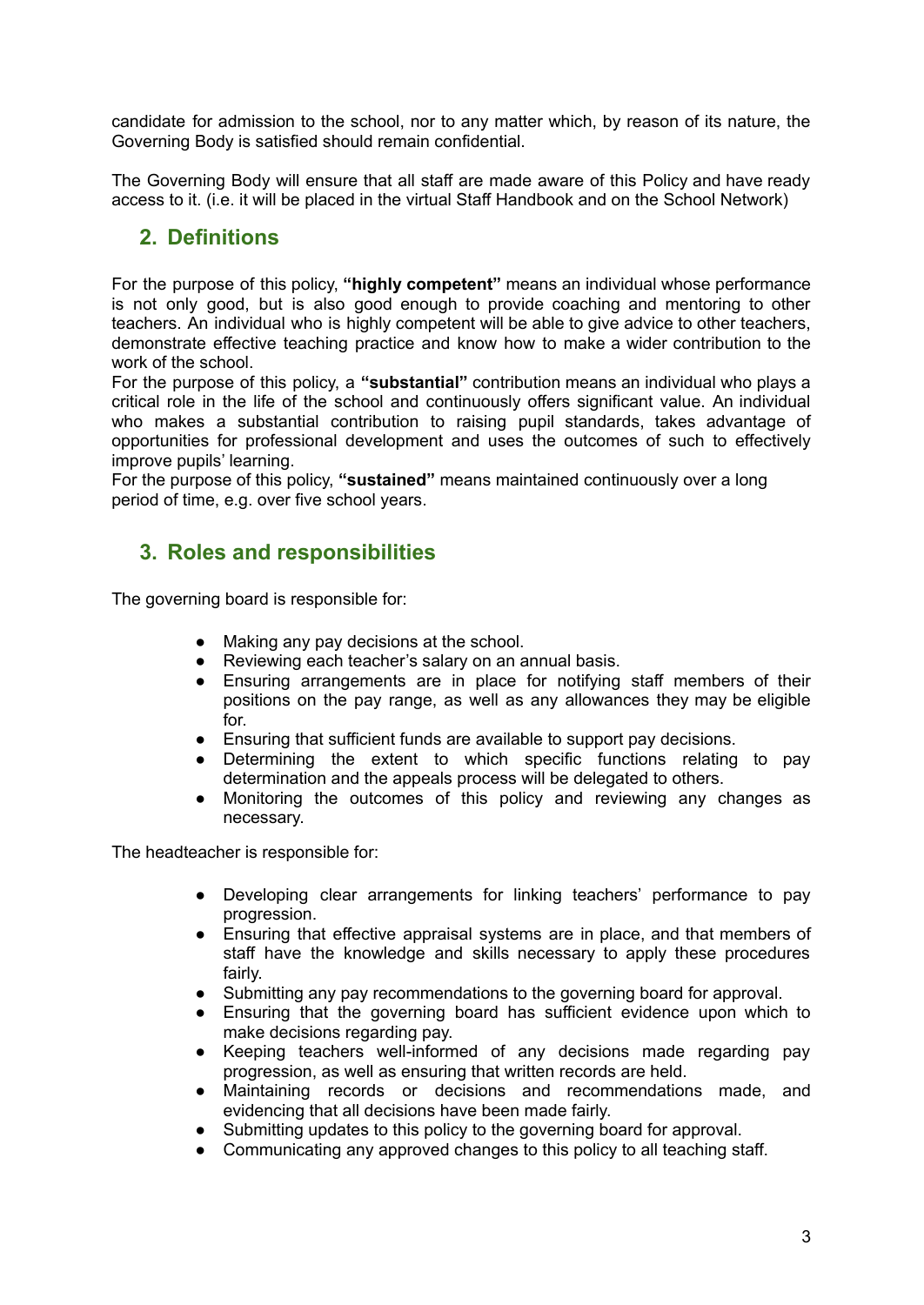• Carrying out their professional responsibilities, as outlined in Appendix A.

Teachers are responsible for:

- Engaging with their appraisal; this includes working alongside their appraiser to ensure that there is a suitable amount of evidence available in order for an annual pay review determination to be made.
- Keeping records of their objectives and reviewing them throughout the appraisal process.
- Ensuring that they share any evidence for their appraisal that they consider relevant with their appraiser.
- Appraising the performance of other teachers, if delegated to do so by the headteacher.
- Deciding whether they wish to apply for progression to the upper pay range.
- Carrying out their professional duties, as outlined in Appendix B.

#### **4. Working time and cover**

Teachers employed full-time will be available to work 195 days a year, or 194 days for the school year beginning in 2021, of which:

- 190 days will be spent teaching pupils and performing other duties, or 189 days for the school year beginning in 2021.
- 5 days will be spent performing other duties only.

The 195 days, or 194 days for the school year beginning in 2021, in which teachers at the school are required to work will be specified by the LA, or by the headteacher if directed.

Teachers employed full-time will be available to perform their duties at such times and places as specified by the headteacher for 1265 hours (6.48 hours), or 1258.5 hours for the school year beginning in 2021, which will be allocated reasonably throughout the specified 195 or 194 days of the school year. The amount of time a teacher spends taking their daily break or travelling to and from the school does not count towards their hours or the pro rata equivalent.

Members of the leadership group, employees on the leading practitioner pay range and unattached teachers will not operate on a time-bound contract; therefore, the working time provisions stipulated within the STPCD will not apply to these employees.

All members of teaching staff will be required to work additional hours, within reason, to enable the effective discharge of their professional duties.

In line with their professional duties, teachers are required to supervise, and so far as practicable to teach, any pupils where the person timetabled to take the class is not available to do so.

Subject to the STPCD, teachers will only be required to carry out their responsibility outlined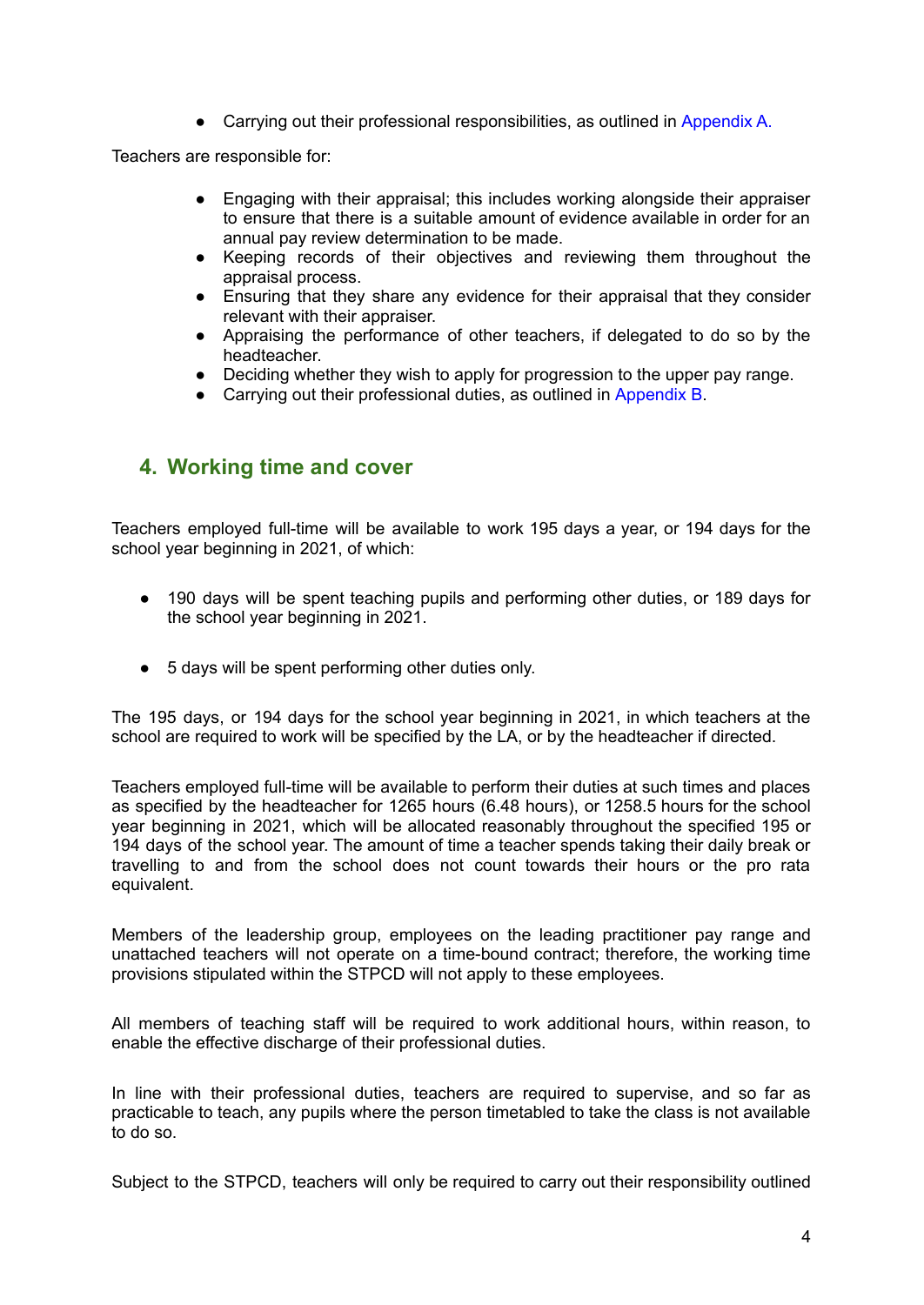in above paragraph rarely, and only in circumstances that are not foreseeable, for example, a teacher is absent without notice. The school defines "rarely" as no more than twice per term.

#### **Part-time teachers**

Part-time teachers are bound by the same conditions of employment as full-time teachers, except that the number of hours the teacher must be available for work will be that proportion of 1265 hours, or 1258.5 hours in the school year beginning in 2021, which corresponds to the proportion of total remuneration the teacher is entitled to be paid.

Part-time teachers will not be required to work or attend non-pupil days, or parts of days, on days which they would not normally be expected to work. Part-time teachers may be required to carry out duties, other than teaching pupils, outside school sessions on any day on which the teacher is normally required to be available to work (whether the teacher is normally required to be available to work for the whole of that day or for only part of that day).

The total amount of time that a part-time teacher may be required to be available for duties, when expressed as a proportion of the total amount of time that the teacher would be required to be available for such work if employed in the same post on a full-time basis, will not exceed the equivalent of that proportion of total remuneration that the teacher is entitled to be paid.

All members of part-time teaching staff at the school will be provided with a written agreed statement which sets out the expectations of the school and the employee in relation to the deployment of working time.

#### **5. September 2021 Pay awards**

From September 2021, a consolidated award of £250 is awarded to all teachers whose full-time equivalent basic earnings are less than:

- £24,000 in the Rest of England.
- $\epsilon$  £25,194 in the Fringe.
- £27,419 in Outer London.
- £28,681 in Inner London.

Any part-time teacher whose full-time equivalent basic earnings meet the eligibility criteria receive the award on a pro-rota basis according to their contracted hours.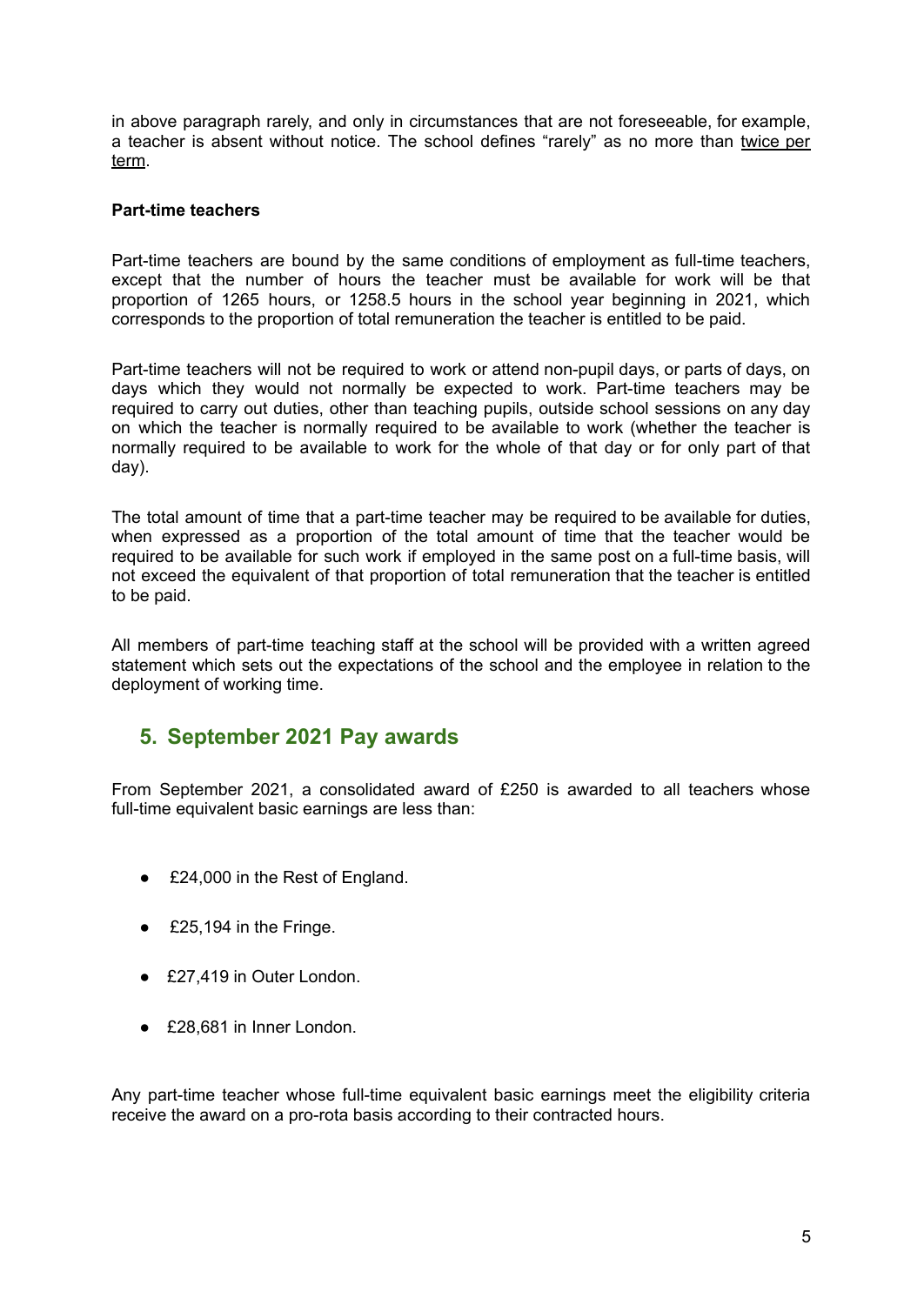The award will be paid to all eligible teachers, whether located on a published pay point or not, and should be independent of any progression considerations.

The governing board will ensure that the implementation of the pay award complies with the National Living Wage policy. All pay uplifts will be back dated to 1 September 2021.

## **6. Leadership Group Scale**

Staff members within the leadership group, including headteachers, deputy/assistant headteachers and members of the school's SLT, will be paid within the following range:

| Leadership Group pay range - annual salary |         |  |  |
|--------------------------------------------|---------|--|--|
| Outer London Area £                        |         |  |  |
| <b>Minimum</b>                             | 45,542  |  |  |
| <b>Maximum</b>                             | 120,513 |  |  |

In accordance with section 6 of the STPCD, the headteacher's salary will be calculated by using the number of pupils at the school (the total unit score) to determine the appropriate headteacher group.

The school's total unit score, calculated in accordance with sections 6.1-6.5 of the STPCD, means that the school belongs to headteacher pay range group 5.

| Headteacher pay scale (£) |                     |  |  |
|---------------------------|---------------------|--|--|
| Group                     | Outer London Area £ |  |  |
| ∽                         | 67,469 - 91,539     |  |  |

The school has established a seven point scale range for headteacher posts.

| <b>Headteacher pay scale</b> |          |  |  |
|------------------------------|----------|--|--|
| Group                        | Salary £ |  |  |
| 1                            | 79,489   |  |  |
| $\overline{2}$               | 81,372   |  |  |
| 3                            | 83,305   |  |  |
| $\overline{\mathbf{4}}$      | 85,290   |  |  |
| 5                            | 87,316   |  |  |
| 6                            | 89,406   |  |  |
| 7                            | 91,539   |  |  |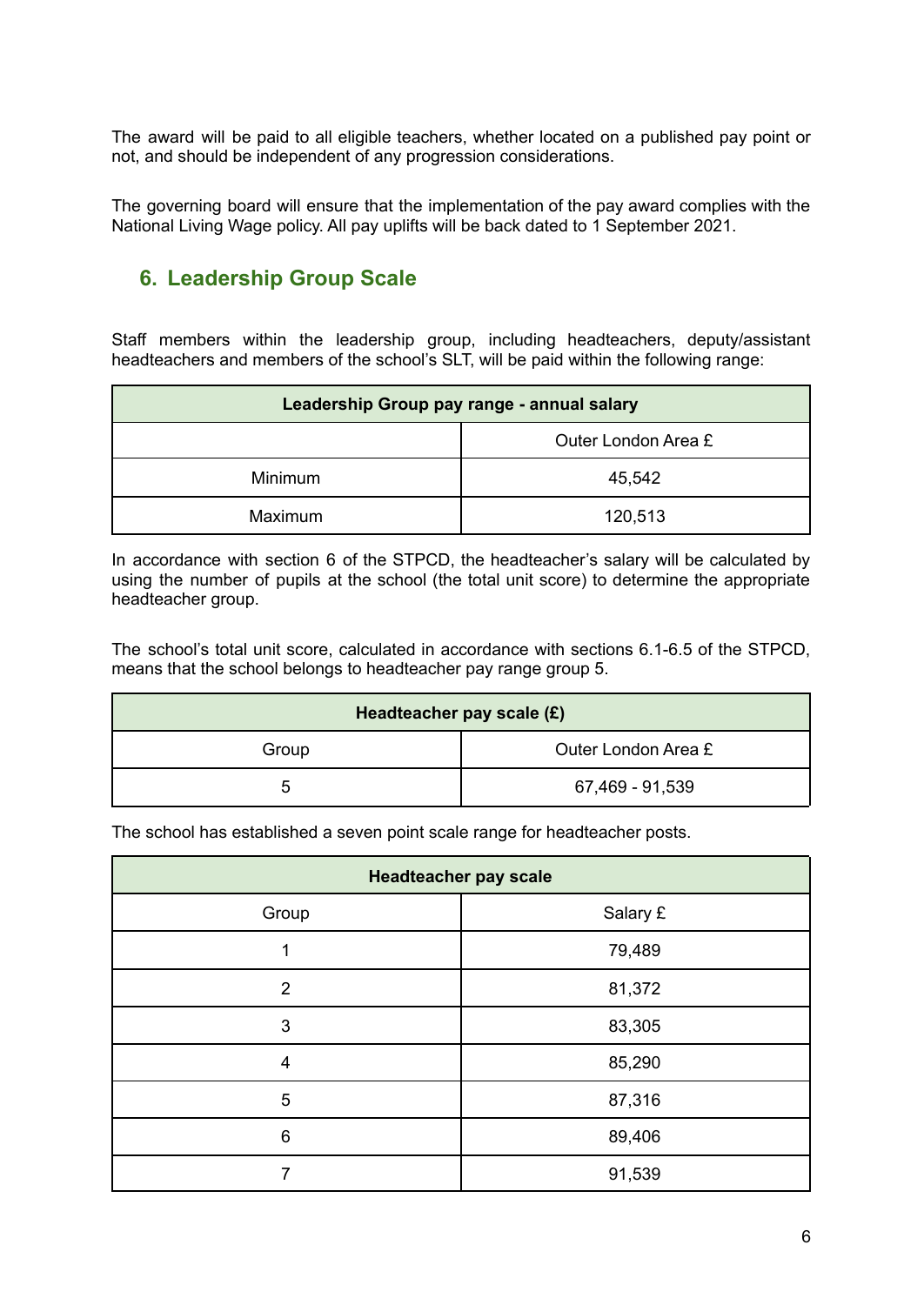When determining where within the pay scale the headteacher will be placed, the governing board will consider the responsibilities of the role and any challenges specific to the role, as well as any other relevant considerations.

In the case of a newly appointed headteacher, the governing board will consider whether the requirements of the post, and the extent to which the preferred candidate meets these requirements, mean that it would be appropriate for the individual to begin their post above the minimum range for the headteacher group.

Upon selecting a pay range, the governing board will ensure that there is enough room for performance-related pay progression over time. The governing board may award a salary above the maximum pay range for the headteacher group where it believes that the requirements of the role or individual allow for a higher than normal payment.

The governing board may determine that payments be made to the headteacher for clearly temporary responsibilities or duties that are in addition to the post for which their salary has been determined. These responsibilities will not be taken into account when determining the headteacher's pay range.

The total sum of the temporary payments made to the headteacher in any academic year will not exceed 25 percent of the headteacher's annual salary. This does not apply to the following payments:

- Any payment made to the headteacher for residential duties
- Any recruitment and retention incentives and benefits to the extent that the payment is in respect of housing or relocation expenses which relate solely to the personal circumstances of the headteacher

The governing board will only make additional payments to the headteacher that exceed the limit in exceptional circumstances, and only after seeking external independent advice to inform a business case for the payment to be made. The governing board will ensure that any payment above the maximum pay range for headteachers is not exceeded by more than 25 percent.

Where a teacher is appointed as a member of the leadership group for a fixed period, or under a fixed-term contract, they will be notified of the circumstances which will bring the fixed period, or fixed-term contract, to an end.

The deputy/assistant headteacher's pay range will not exceed the maximum pay range of the headteacher group for the school; the pay range for the deputy/assistant headteacher will not overlap the headteacher's pay range, unless in exceptional circumstances.

It is at the discretion of the governing board to review all leadership post pay determinations after 1 September.

#### **Deputy and Assistant Headteachers**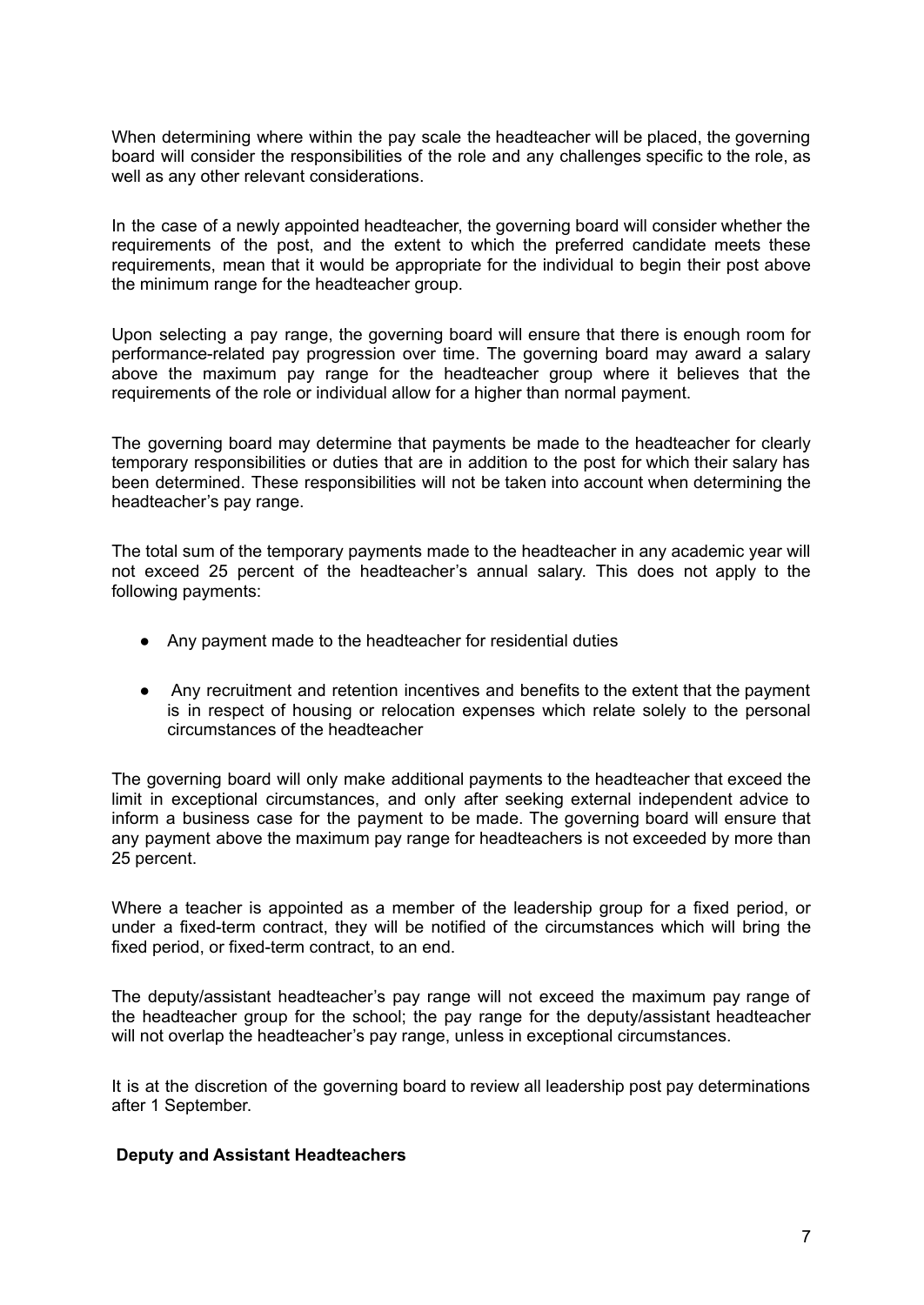Setting the Deputy and Assistant Headteacher Pay Ranges

The Governing Body will determine the pay range(s) for any Deputy and Assistant Headteachers whenever it proposes to appoint a new Deputy or Assistant Headteacher or at any time it is considered necessary to reflect a significant change in responsibilities.

When determining a Deputy or Assistant Headteacher pay range, the Governing Body will take into consideration:

- All of the permanent responsibilities of the role
- Any challenges that are specific to the role
- All other relevant considerations, including in relation to recruitment and retention.

The pay range determined will consist of a minimum of 5 points: L19 - L23 (£69,087 to £77,643). The Governors may decide to set a longer range if this is considered appropriate, taking account of all the circumstances at the time.

(It should be noted that if the numbers and/or values of points within the Leadership Group pay range are increased or decreased at any time, at the Governing Body's discretion, the above arrangements for the minimum number of points applicable to individual ranges will be subject to review).

**In relation to new appointments**, the Governing Body will wish to consider the requirements of the post and the extent to which their preferred candidate meets those requirements. As a result, it may be decided to adjust the range and/or starting salary if this is considered appropriate taking account of the relevant circumstances. Starting salary will take into account all the prevailing circumstances and will also be linked to the background, knowledge, skills and abilities of the individual appointed to the post. In determining starting salary, the Governing Body will ensure that there is appropriate scope within the range to allow performance related progression over time.

**The maximum of any Deputy or Assistant Headteacher pay range will not exceed** the maximum of the Head teacher group size for the school. Any Deputy or Assistant Headteacher pay range set will not overlap with the Headteacher's pay range, other than in exceptional circumstances.

**All decisions taken by the Governing Body** in relation to setting a Deputy or Assistant Headteacher pay range, including the reasons, will be recorded in writing

#### **7. Classroom teacher pay scale**

The governing board will determine the pay range for a vacancy prior to advertising it, having regard to the following: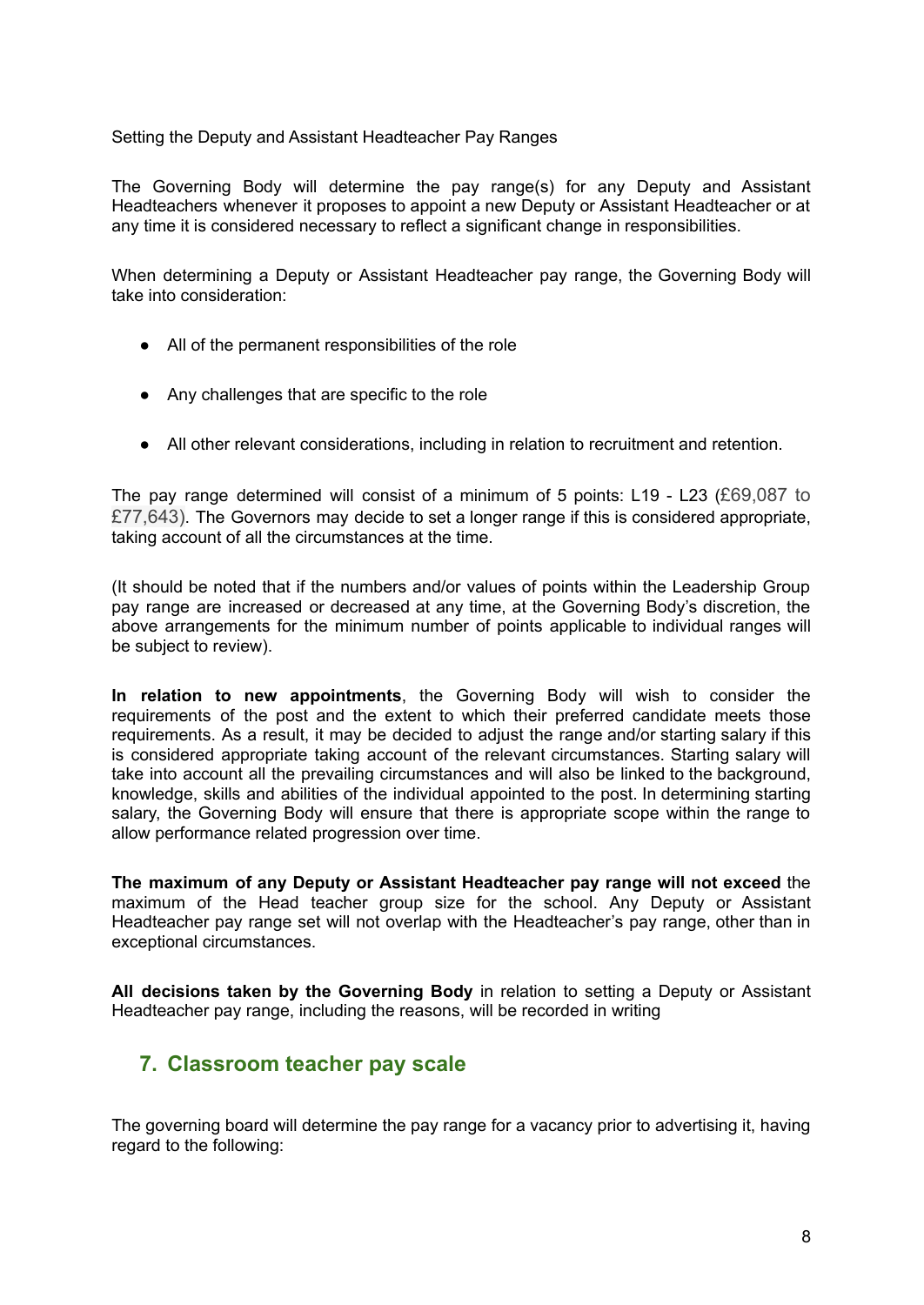- The requirements of the role
- Any specialist experience required for the role
- The experience required to undertake the specific duties of the role
- The wider school context

The governing board will determine the starting salary within the given pay range to be offered to the successful candidate.

The governing board has established the following six point and three point pay scale range for classroom teacher posts on the main pay range and the upper pay range:

| <b>Classroom teacher pay scale</b> |                     |  |  |
|------------------------------------|---------------------|--|--|
| Group                              | Outer London Area £ |  |  |
| Main Pay range                     |                     |  |  |
| 1                                  | 29,915              |  |  |
| $\overline{2}$                     | 31,604              |  |  |
| 3                                  | 33,383              |  |  |
| $\overline{\mathbf{4}}$            | 35,264              |  |  |
| 5                                  | 38,052              |  |  |
| $\,6$<br>41,136                    |                     |  |  |
| $\overline{7}$                     | 29,915              |  |  |
| Upper pay range                    |                     |  |  |
| 1                                  | 42,559              |  |  |
| $\overline{2}$                     | 44,133              |  |  |
| 3                                  | 45,766              |  |  |

The governing board will not restrict the pay range advertised, or pay progression available, other than the minimum of the main pay scale and the maximum of the upper pay range. When making pay determinations for new appointees, the governing board will award pay scale points to determine the starting salary of the teacher.

The governing board will adhere to the following process when awarding pay scale points for early career teachers (ECTs), teachers on the main pay range and teachers on the upper pay range: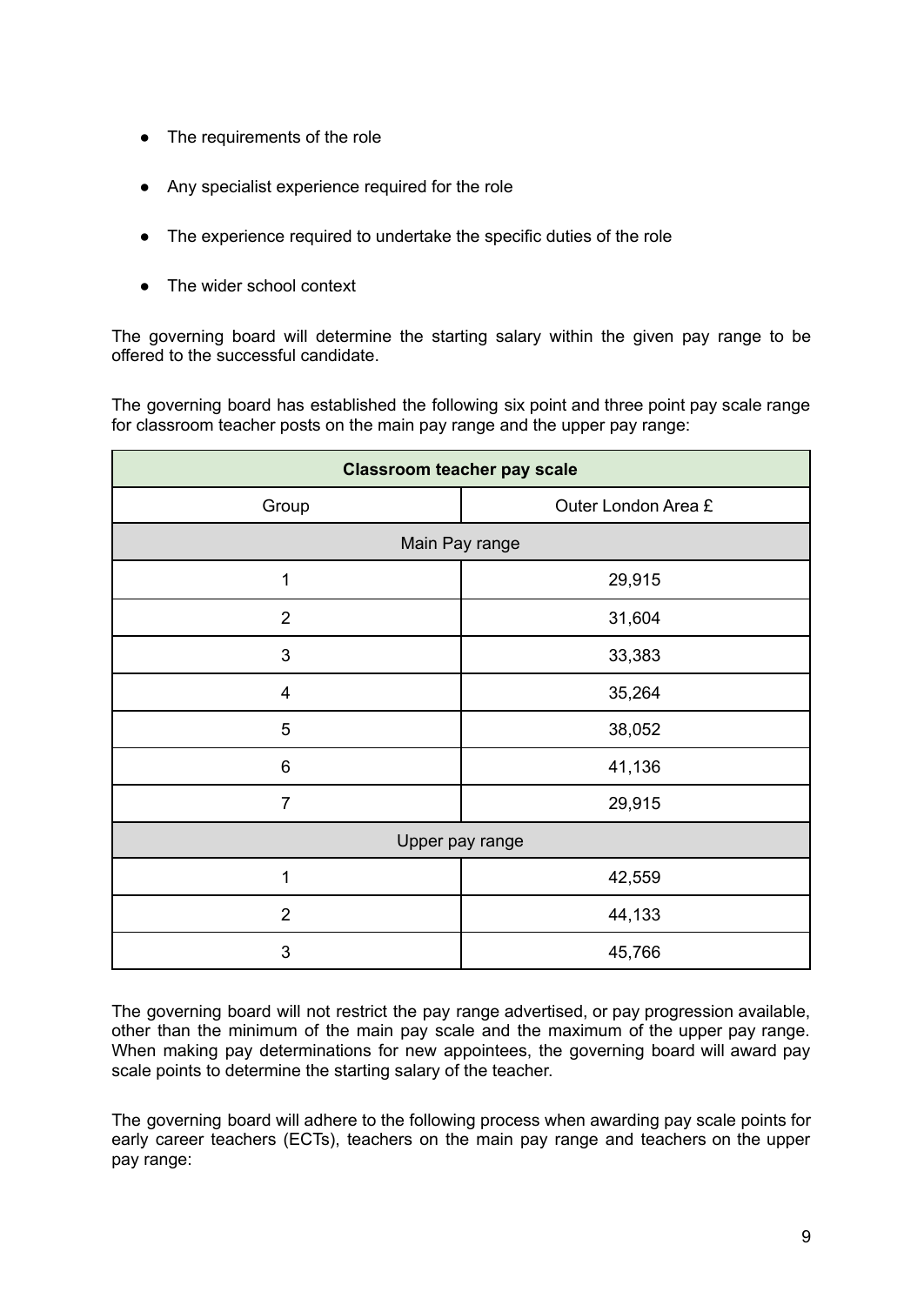- One point for every one year of service as a qualified teacher in a maintained school, academy or independent school
- One point for every three years of non-teaching experience spent working in a relevant area, including time spent working in an occupation relevant to a classroom teacher's role in a school and experience with children and young people
- One point for every three years of other remunerated or unremunerated experience, including caring for children during a career break

When determining the starting salary for a classroom teacher who has previously worked in a maintained school, academy or independent school, the governing board will:

- Pay the teacher on the main pay range or upper pay range at a scale point which at least maintains the teacher's previous pay entitlement.
- Award any pay progression that they would have received if they had remained at their previous post.

The governing board will pay a teacher on the upper range if:

- The teacher is employed in the school as a 'post-threshold teacher', defined as such in accordance with the definition outlined in the STPCD's 'Annex 2' (p.56-62).
- The teacher applied to be paid on the upper pay range in accordance with section 15 of this policy and their application was successful.
- The teacher was employed as a member of the leadership group in the school on or after September 2000, and has secured the position for one year or more.

NB. The teacher will not be paid on the pay range for leading practitioners or as a member of the leadership group.

NB. The above criteria are only applicable without any break in the teacher's continuity of employment.

The governing board may pay a teacher on the upper range if:

● The teacher is defined as a post-threshold teacher, but was not employed as such at the school, or was employed as such before a break in the continuity of their employment.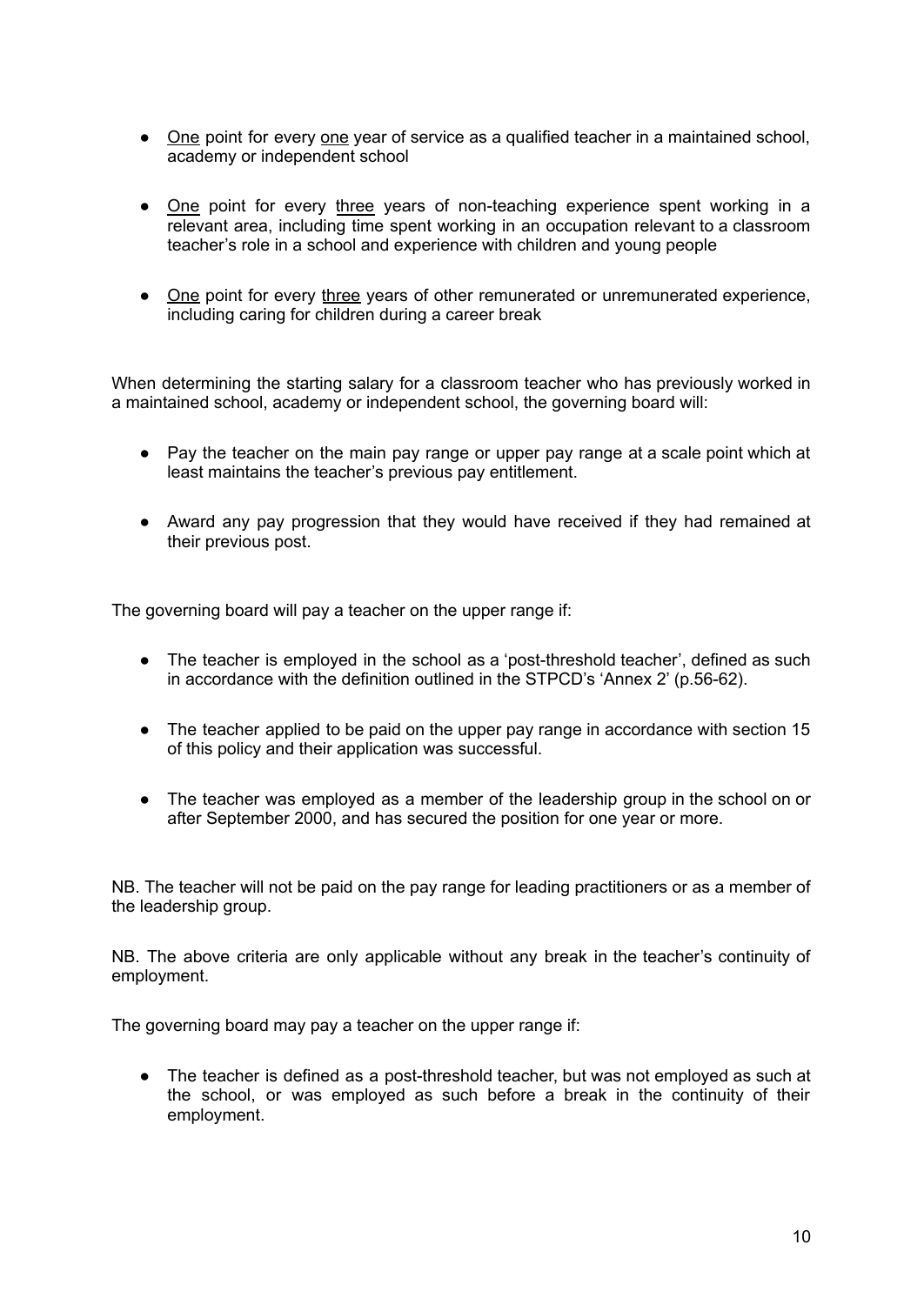- The teacher applied to another educational setting to be paid on the upper pay range and their application was successful.
- The teacher has formerly been paid on the pay range for leading practitioners as outlined in section 8 of this policy.
- In the case of an unattached teacher, the teacher previously applied to be paid on the upper pay range and that application was successful.

#### **8. Unqualified pay scale**

Where a staff member is a graduate teacher or is on the employment-based teacher training scheme, the governing board will determine whether the teacher is to be paid and be eligible for allowances as a qualified teacher or unqualified teacher.

The governing board has established the following six point pay scale for unqualified teacher posts:

| <b>Unqualified teacher pay scale</b> |                     |  |  |
|--------------------------------------|---------------------|--|--|
| Group                                | Outer London Area £ |  |  |
| Main Pay range                       |                     |  |  |
| 1                                    | 21,832              |  |  |
| $\overline{2}$                       | 23,946              |  |  |
| 3                                    | 26,059              |  |  |
| 4                                    | 27,926              |  |  |
| 5                                    | 30,037              |  |  |
| 6 (maximum)                          | 32,151              |  |  |

A member of staff on the unqualified teacher pay scale will be notified of their position on the pay range and any allowances they may be eligible for.

The governing board may determine that an additional allowance is appropriate for unqualified teachers, where the individual has:

● Taken on a sustained additional responsibility which is focussed on teaching and learning, and requires the use of the teacher's professional skills and/or judgement.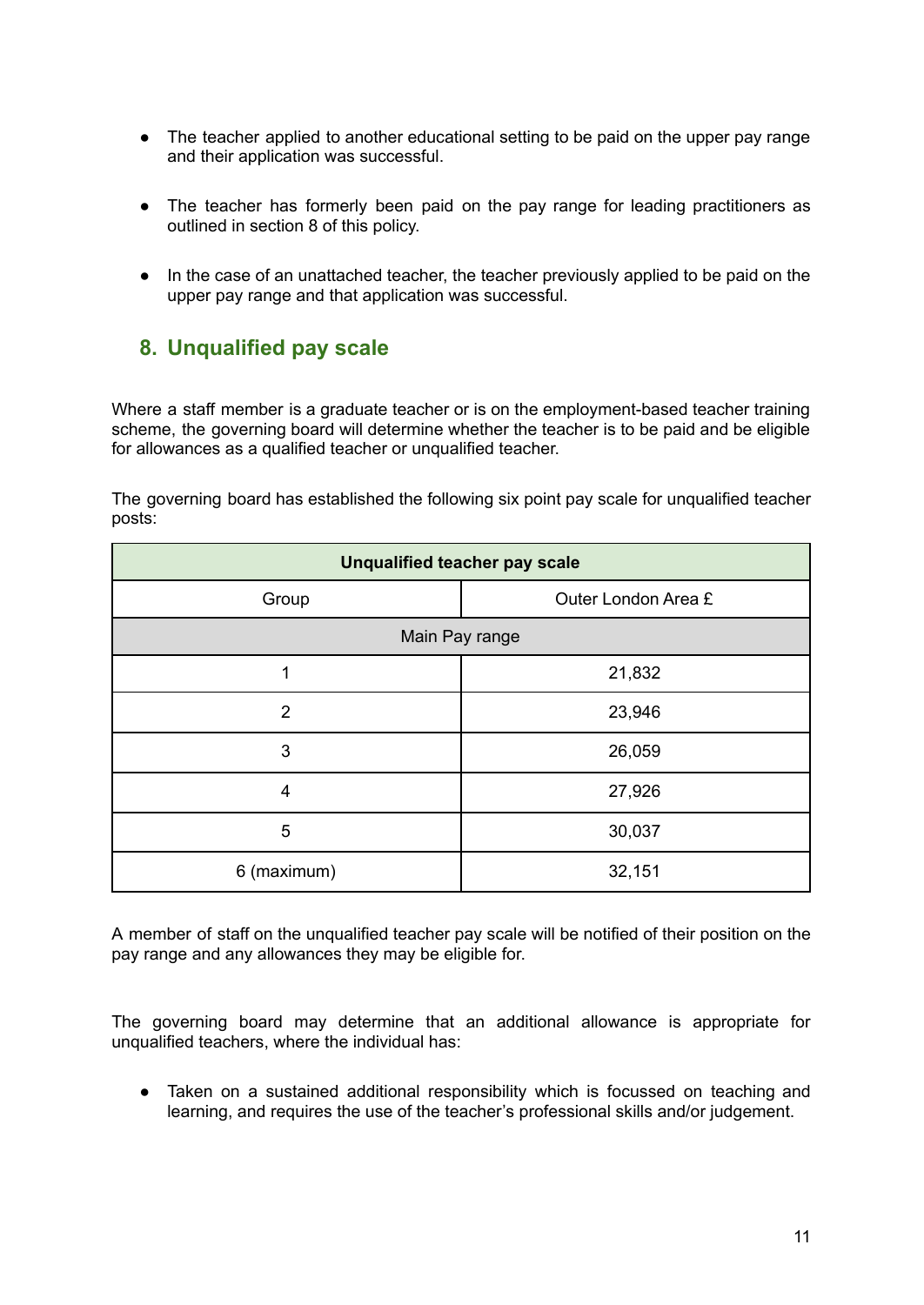● Qualifications or experience which adds significant value to the role being undertaken.

An individual who works as an unqualified teacher, gains QTS and continues to work as a qualified teacher at the school will be transferred to a salary within the main pay range once they have obtained QTS.

The governing board will pay the qualified teacher a lump sum which is the difference (if any) between the remuneration the teacher was paid as an unqualified teacher and the salary (not including any allowances) the teacher would have been paid as a qualified teacher, from the date QTS was obtained to the date the lump sum is paid. The qualified teacher will also be entitled to any allowance payable under this policy that the governing board deems appropriate.

#### **9. Part-time and short notice teachers**

Part-time teachers, i.e. those who work on an ongoing basis but for less than a full working week, will receive pay in accordance with the school's timetabled teaching week for a full-time teacher in an equivalent post.

Teachers employed on a day-to-day basis, or by other short notice, such as supply teachers, will be paid on a daily rate equal to the pay of the individual who usually undertakes that role, but also in relation to any additional hours the teacher may agree to work from time to time at the request of the headteacher.

The salary and any allowances, except for TLR 3 payments, of part-time teachers will be determined in accordance with the pro rata principle. This means that the proportion of total remuneration corresponds to the number of hours that the teacher is employed in that capacity during the school's timetabled teaching week.

## **10. Applicable pay range**

Where a teacher is employed under a contract that normally requires work in the London area, but who is temporarily required to work elsewhere, they will continue to be paid in accordance with the pay range applicable to the teacher's normal area of employment.

Where a teacher moves out of either the inner, outer or fringe area of London, they will continue to be paid on the range they were on, so long as the teacher continues to be employed as a teacher in a post in which the salary is paid by the same authority.

If a teacher was being paid on a London area pay range on the 31 August 2021 they will continue to be paid on that range unless otherwise dictated within the provisions of the STPCD, so long as the teacher remains in the post held on that date.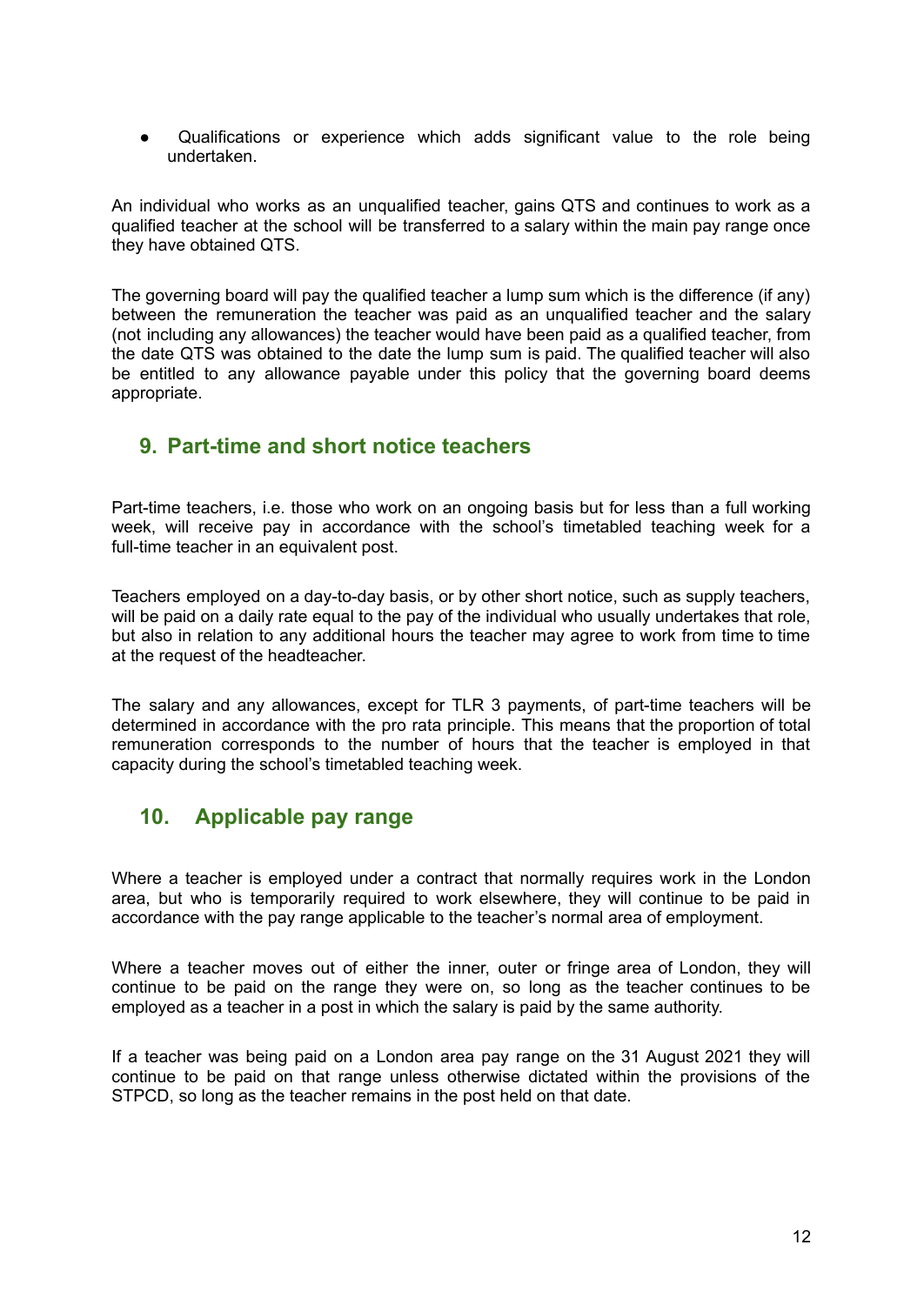## **11. Pay reviews**

The governing board will review each teacher's salary on an annual basis, with effect from 1 September, each academic year. The governing board will conduct pay reviews at other times during the academic year to reflect any changes in circumstances or job description which, in turn, reflect the teacher's pay entitlements.

The governing board will conduct a pay review when a teacher joins the school or moves to the upper pay range.

All individual pay progression decisions will account for any uplift applied within the STPCD. Any recommendations in pay will be made in writing as part of teachers' annual appraisals.

The governing board will provide each teacher with a written statement no later than one month after any review, outlining:

- Any payments and financial benefits awarded to the teacher, as well as the period for which they are awarded.
- Any safeguarding financial entitlements.
- The nature of any fixed-term contract.
- In the case of a leadership group or leading practitioner teacher, the basis and criteria on which remuneration has been determined.
- The criteria for a pay review to be undertaken.
- Information on where this policy is located.
- The appeals procedure in relation to pay grievances.

Where a pay determination leads to, or may lead to, the start of a period of safeguarding, the governing board will give the required notification as soon as possible, and no later than one month after the date of a pay determination.

Under no circumstances will reductions in pay be backdated.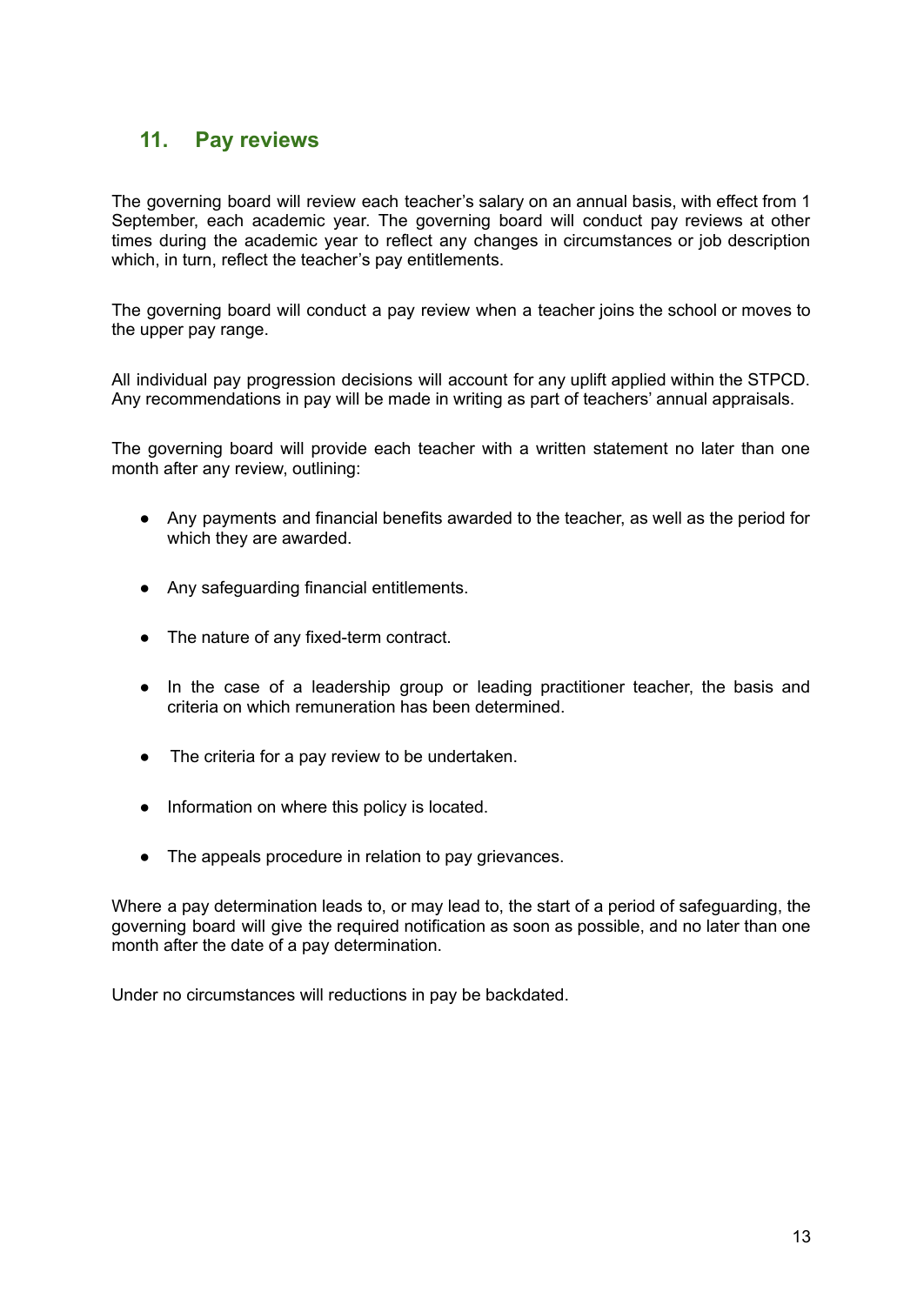## **12. Pay progression based on performance**

The governing board will consider annually whether to increase the salary of teachers who have completed a year of employment since their previous annual pay determination.

All pay determinations for the headteacher (including deputy and assistant headteachers), classroom teachers, leading practitioners and unqualified teachers, will be determined in accordance with the pay scales outlined in sections 6, 7, 8 and 9 of this policy respectively.

Decisions regarding pay progression will be made in accordance with appraisal reports and the recommendations that they contain, as outlined in the school's Teacher Appraisal and Capability Policy which complies with The Education (School Teachers' Appraisal) (England) Regulations 2012. Where a teacher is not subject to the 2012 Regulations, the governing board will determine the process via which the teacher's performance will be assessed and pay recommendation made. In the case of ECTs, the governing board must determine the teacher's performance and any pay recommendation by means of the statutory induction process set out in the Education (Induction Arrangements for School Teachers) (England) Regulations 2012.

The governing board must also ensure that ECTs are not negatively affected by the extension of the induction period from one to two years. This change does not prevent a school from awarding pay progression to ECTs at the end of the first year.

Pay progression decisions will be made each year and will be clearly attributed to staff members' performance. All staff members with continued good performance should have an expectation of pay progression.

The decision to award pay progression will be made whether or not a teacher is subject to capability proceedings.

To ensure fairness and transparency, assessments of performance will be properly supported by evidence, such as the following:

- Self-assessments
- Peer reviews
- **Lesson observations**
- Tracking pupils' progress
- Feedback from pupils and parents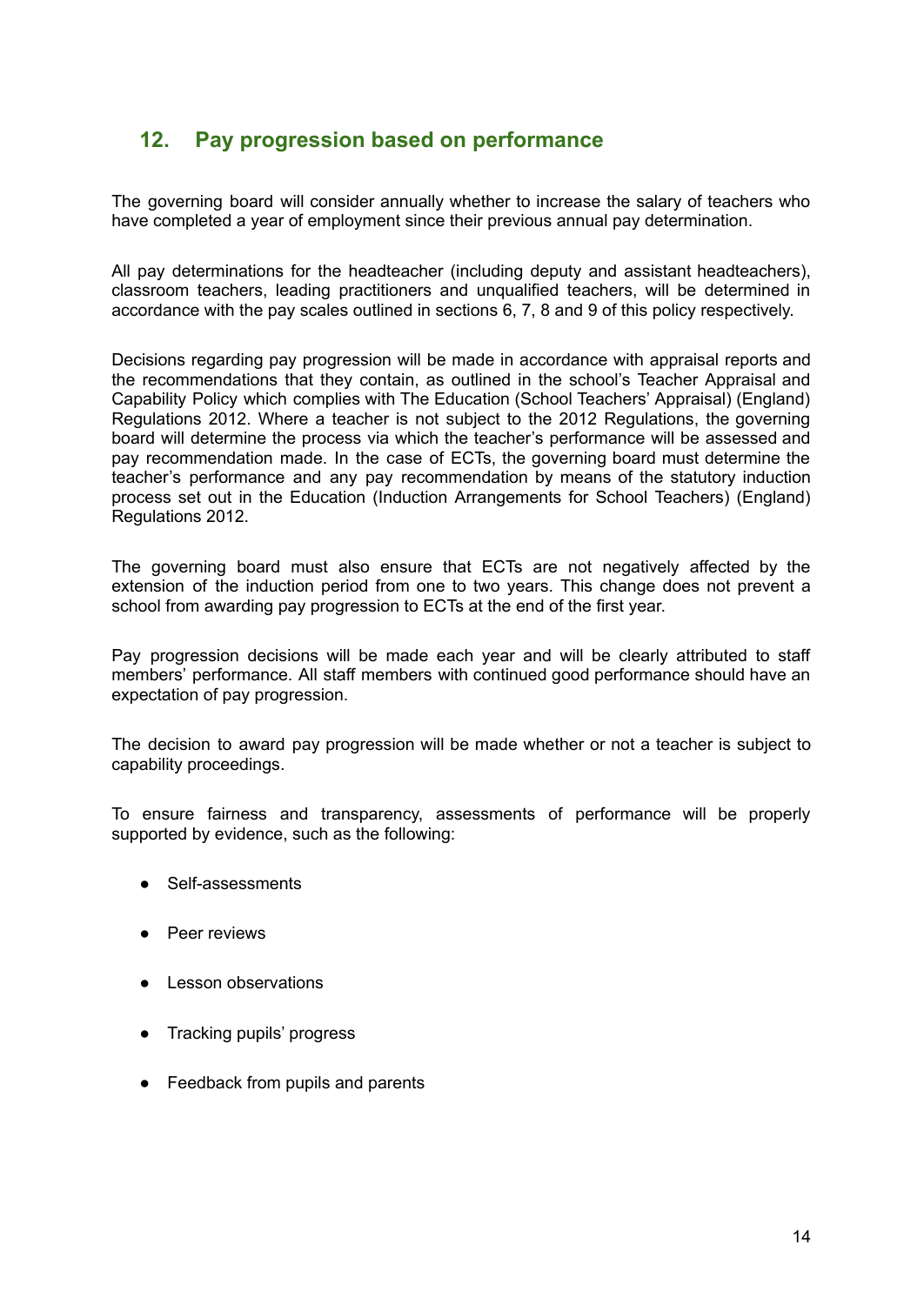The school will use a combination of absolute and relative performance measures, such as benchmarking internally as well as comparing data to other schools nationally and of a similar standing, when submitting recommendations for pay progression.

The rate of progression will be subject to an individual teacher's performance. Judgements will be made regarding the extent to which teachers have met their individual objectives and the relevant standards, as well as their impact on the following aspects:

- Pupil progress
- Wider outcomes for pupils
- Improvements in individually identified elements of practice, e.g. behaviour management and lesson planning
- Impact on the effectiveness of teachers and other members of staff
- Wider contribution to the work of the school

ECTs are not automatically entitled to pay progression following successful completion of their induction period. The governing board will use any evidence from an ECTs induction period, such as those outlined in section 12 of this policy, to inform any decisions regarding pay progression. The governing board will determine where, within their pay range, an ECT's annual salary will be fixed.

For any teacher due to go on maternity leave, the school will ensure that appraisals are conducted before this maternity leave, and that the teacher receives any pay progression entitled to them upon their return.

The school will make reasonable adjustments to the appraisal process as it sees fit for any teachers who are absent due to disability. Upon their return, the teacher will be entitled to any pay progression as outlined before their absence.

The governing board will decide on an annual basis whether to increase the salary of any leadership teachers, including the headteacher and deputy/assistant headteachers. The governing board will award additional scale points for any leadership teacher who demonstrates sustained high-quality performance in relation to school leadership, management and pupil progress.

#### **13. Application to be paid on the upper pay range**

All qualified teachers are entitled to apply to be paid on the upper pay range. Teachers can apply to be paid on the upper pay range whilst on any spinal point within the main pay range.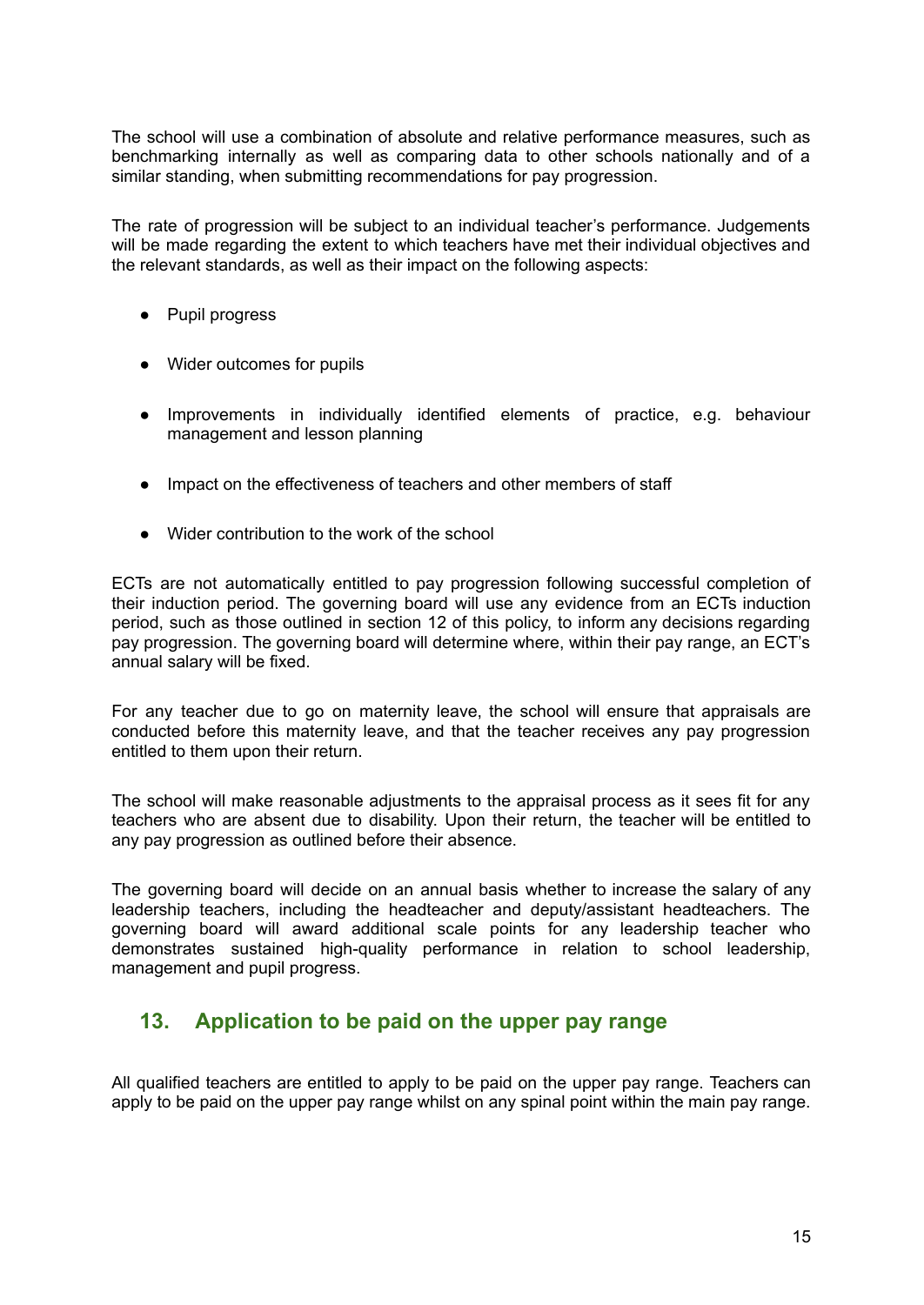Applications for the upper pay range will only be made once a year using the Upper Pay Range Application Form. This form will be submitted to the teacher's appraiser at their performance appraisal meeting.

Evidence, such as that outlined in section 12 of this policy, will be used to decide whether the teacher can be moved to the upper pay range.

Teachers simultaneously employed at an additional school can submit more than one application; however, the school is not bound by any pay progression made at an additional school.

To move a teacher to the upper pay range, the governing board will be satisfied that both of the following criteria have been met, in accordance with the STPCD:

- The teacher is highly competent in all elements of the relevant standards
- The teacher's achievements and contributions to the school are substantial and sustained

The governing board will be satisfied that the teacher has met the expectations for progression to the upper pay range if the Upper Pay Range Progression Criteria has been met successfully during two consecutive performance appraisals.

The appraiser of the teacher, in conjunction with the headteacher, will make the initial decision as to whether the individual's application is successful. The governing board will make the final determination as to whether the individual's application is successful.

Teachers will receive written notification of whether their application has been successful or not within 10 working days of submitting their application, and no later than one month after the initial application.

If unsuccessful, teachers will receive feedback from their appraiser within 15 working days of the decision, and no later than one month after the initial application, outlining the reasons for the decision, as well as future aims and objectives based on the unsuccessful criteria.

If successful, applicants will be moved to the upper pay range from the first day that they receive this entitlement.

The governing board will decide where on the upper pay range an applicant will be placed, in accordance with the individual's performance. Teachers may be placed at different points on the upper pay range with consideration to:

- The nature of the post and the responsibilities required.
- The level of qualifications, skills and experience of the individual teacher.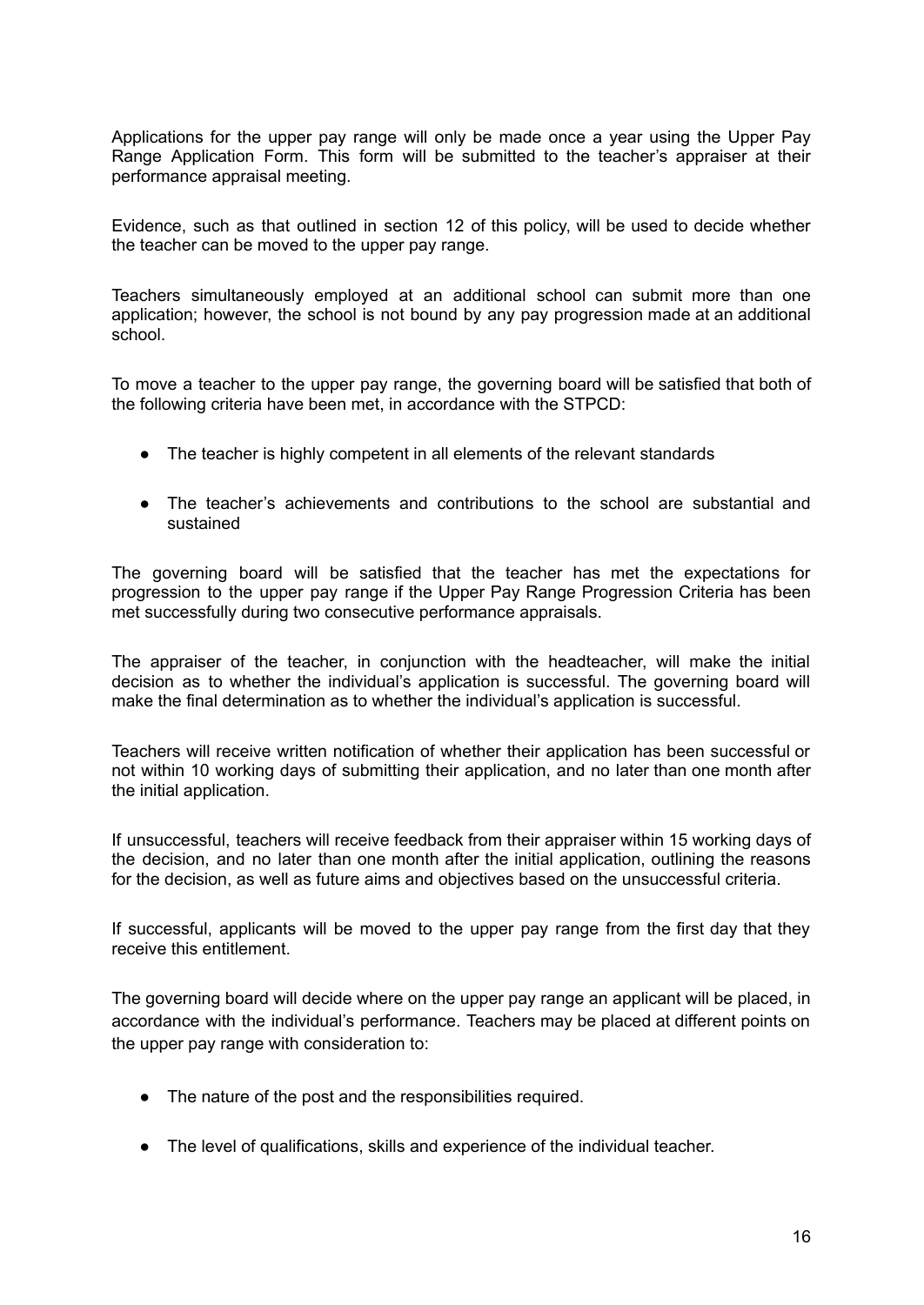## **14. TLR payments**

The governing board will consider awarding qualified classroom teachers with a TLR payment if they undertake sustained additional responsibility for ensuring high-quality teaching and learning.

| <b>TLR Pay scale</b> |           |  |  |
|----------------------|-----------|--|--|
| Group                | Payment £ |  |  |
| TLR1                 |           |  |  |
| a (min)              | 8,291     |  |  |
| $\mathsf b$          | 10,825    |  |  |
| $c$ (max)            | 14,030    |  |  |
| TLR <sub>2</sub>     |           |  |  |
| a (min)              | 2,873     |  |  |
| $\sf b$<br>4,789     |           |  |  |
| $c$ (max)            | 7,017     |  |  |
| TLR3                 |           |  |  |
| a (min)              | 571       |  |  |
| $\sf b$              | 1,131     |  |  |
| $c$ (max)            | 2,833     |  |  |

The governing board will consider awarding a fixed-term TLR3 payment to a qualified classroom teacher for clearly time-limited school improvement projects, or one-off externally driven responsibilities. The governing board will establish the time frame of any fixed-term payment before the payment is made. The payment will be provided monthly for the duration of the specified fixed term.

Teachers are unable to hold a TLR1 payment and a TLR2 payment at the same time; however, they can hold a TLR3 payment with either a TLR1 or TLR2 payment.

To be awarded a TLR3 payment, the governing board will be satisfied that the teacher's additional responsibilities are not required of all other classroom teachers and that they:

- Are focussed on teaching and learning.
- Require the use of the teacher's professional skills and judgement.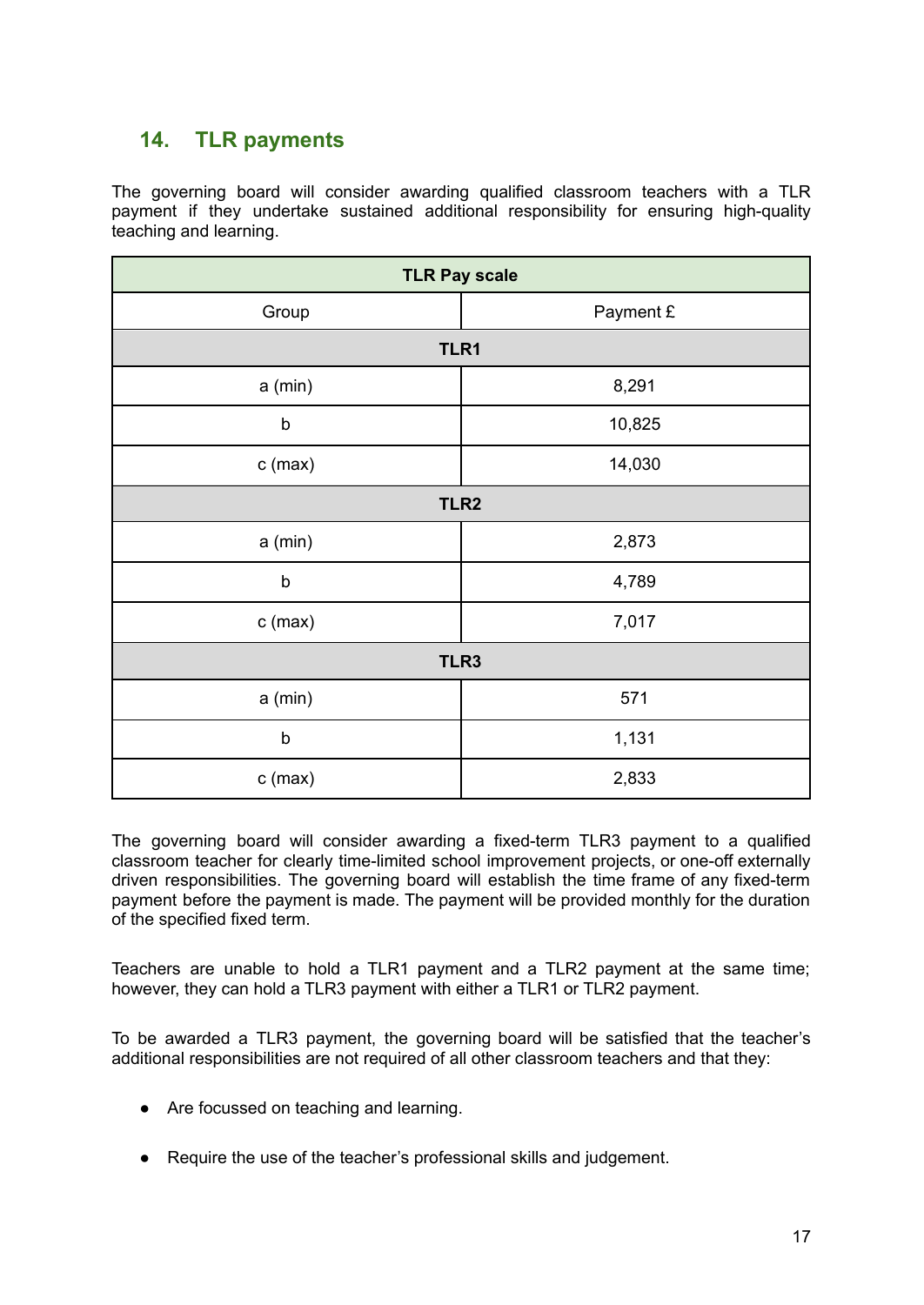- Require the teacher to lead and manage pupil development across the curriculum.
- Have an impact on the educational progress of pupils other than those who are in the teacher's assigned classes.

TLR3s may also be awarded where teachers are undertaking planning, preparation, coordination of, or delivery of tutoring to provide catch-up support to pupils on lost learning due to the coronavirus (COVID-19) pandemic, and where that tutoring work is taking place outside of normal directed hours but during the school day.

To be awarded a TLR1 or TLR2 payment, the governing board will be satisfied that the teacher meets all the criteria outlined above, as well as responsibilities which:

- Require the teacher to lead, manage and develop a subject or curriculum area.
- Involve leading, developing and improving the teaching practice of other teachers.

Before awarding a TLR1 payment, the governing board will also be satisfied that the teacher's additional responsibility includes acting as a line manager for a significant number of staff.

#### **15. SEND allowance**

As required by the terms of the STPCD, the governing board will award Special Educational Needs Allowance Level 1 to all qualified classroom teachers within the school.

| <b>SEND Pay scale</b> |           |  |  |
|-----------------------|-----------|--|--|
| Group                 | Payment £ |  |  |
| <b>Points/Level</b>   |           |  |  |
|                       | 2,270     |  |  |
| 2                     | 3,006     |  |  |
| 3                     | 3,742     |  |  |
| 4(maximum)<br>4,479   |           |  |  |

In addition, has established the following scale range for SEND allowances.

As required by the STPCD, governing bodies awards SEND allowances to all classroom teachers who: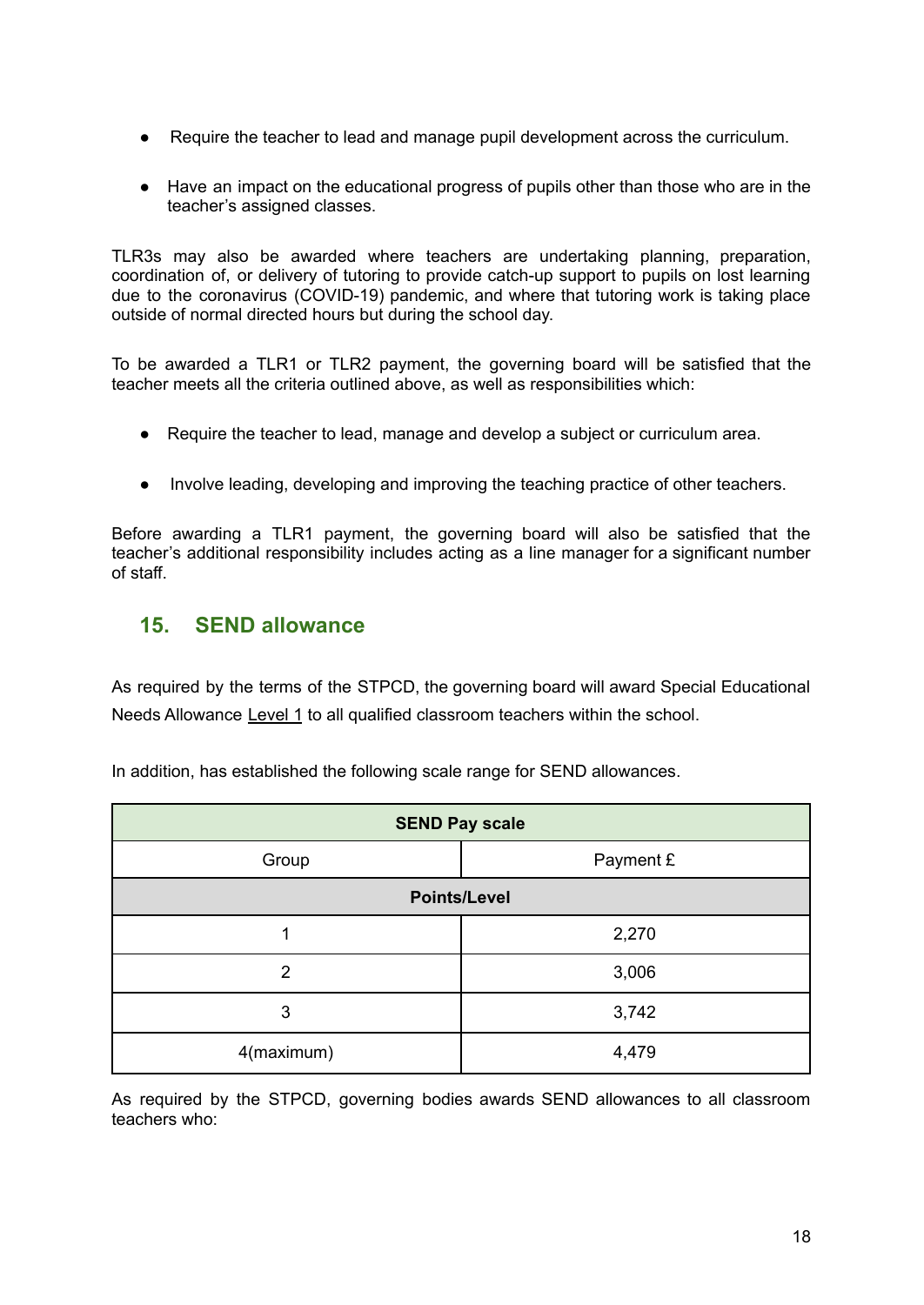- Are successful for any teaching post which requires a mandatory SEND qualification.
- Are teaching in a special school
- Are required to teach pupils in one or more designated special classes.
- Work in any non-designated setting (Inc. any Pupil Referral Unit (PRU) that is analogous to a designated special class or unit, where the post involves a substantial element of working directly with children with SEN, requires the exercise of a teacher's professional skills and judgement in the teaching of children with SEN and has a greater level of involvement in the teaching of children with SEN than is the normal requirement of teachers throughout the school, unit or service.

Where an Allowance applies, the Governing Body will decide the value taking into account factors relating to qualifications, expertise and demands of the post.

The governing board will consider the following factors when awarding SEND allowances and deciding how much will be paid:

- Whether any mandatory qualifications are required for the role
- The qualifications and expertise of the teacher selected for the role
- The responsibilities and demands of the role

The governing board will award SEND allowances each month to teachers on the same day that they receive their payments for their responsibilities as a classroom teacher each month.

Teachers will be notified in writing of the amount of SEND allowance they will receive 10 days before the first payment is made, and no later than one month before the first payment is due.

## **16. Acting allowances**

An acting allowance may be payable to a member of staff carrying out the duties of a post at a higher level. The finance committee will consider eligibility for an acting allowance in accordance with the relevant provisions of the STPCD.

Any member of staff in receipt of an acting allowance will be subject to all the conditions of employment appropriate to the post to which s/he is temporarily being paid to fill.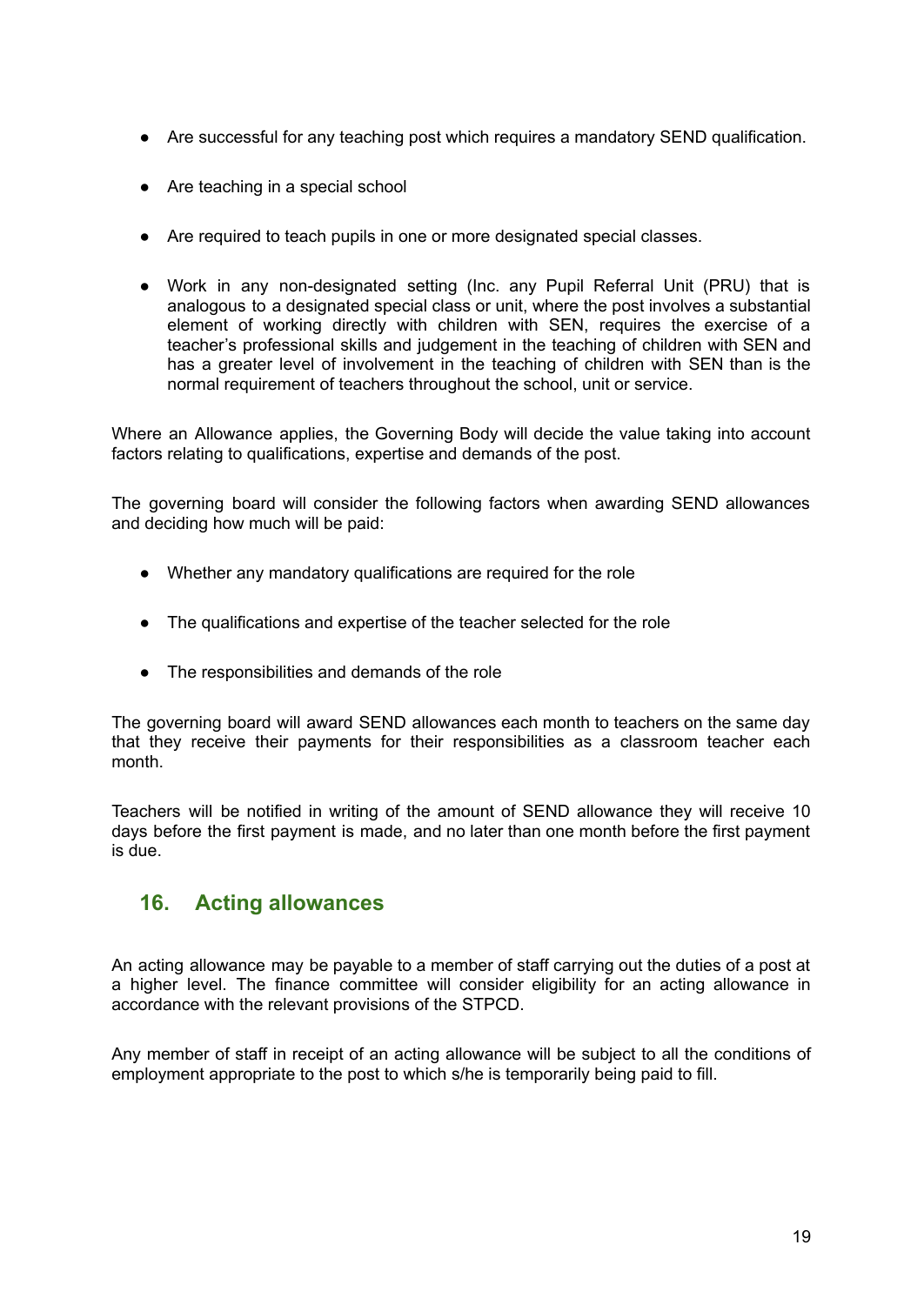Note that, in the absence of the Headteacher, any Deputy Headteacher can be required to assume all the professional duties of the Head Teacher as this forms part of a Deputy Headteacher's professional responsibilities, as set out in the School Teachers' Pay and Conditions Document. An Assistant Headteacher, or another teacher, can agree to do so, but cannot be required.

## **17. Recruitment and retention incentives and benefits**

The STPCD allows the Governing Body to make payments or provide other financial assistance, support or benefits to a teacher, as an incentive for the recruitment of new teachers, or retention of existing teachers. *This discretion may, therefore, be exercised from time to time. Where this is the case, the reasons and specific arrangements put in place will be made clear at the time.*

As required by the statutory STPCD, the Governing Body will conduct a regular formal review of any such awards made. Therefore, awards will only be given for a fixed time period and should not be viewed as regular or continuing payments or benefits.

Written notification will be given to a teacher at the time of any award made, stating, in particular:

- whether the award is for recruitment or retention;
- the nature of the award (eg. Time-limited allowance, cash sum, season ticket loan, salary advance for rental deposit, contribution towards relocation costs);
- $\bullet$  when/how it will be paid (as applicable);
- unless it is a 'one-off' award, the start date and expected duration of the incentive; − the review date after which it may be withdrawn; and
- the basis of any uplifts to be applied, if applicable.

Any salary advance, or an incentive or loan requiring repayment will also require a written agreement relating to its terms.

Note that Headteachers, Deputy Headteachers and Assistant Headteachers may not be awarded payments under this heading other than as reimbursement of reasonably incurred housing or relocation costs. All other recruitment and retention considerations in relation to a Headteacher, Deputy Headteacher or Assistant Headteacher must be taken into account when determining his/her pay range.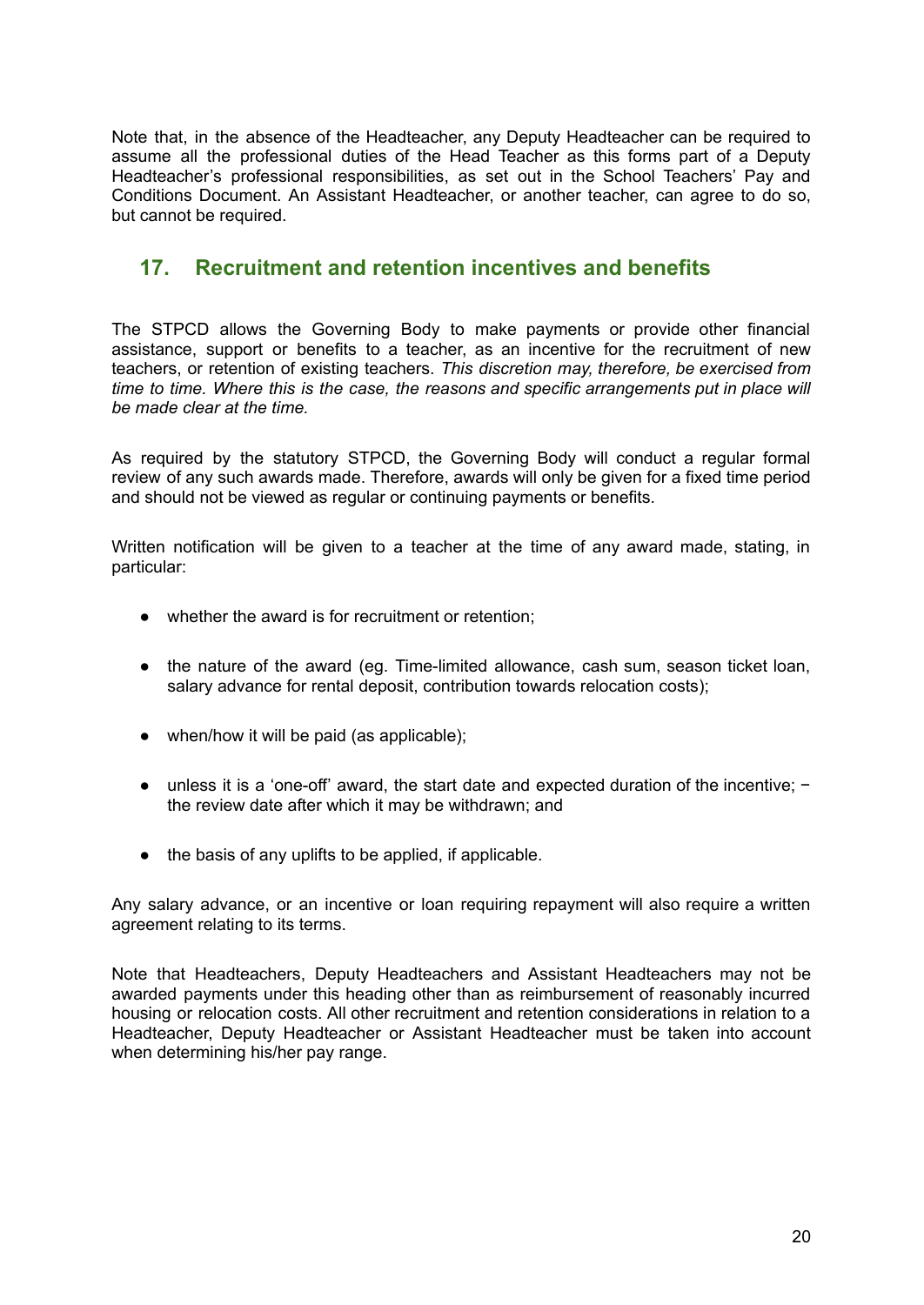(Note: Where a recruitment or retention incentive or benefit has been awarded to a Headteacher, Deputy Headteacher or Assistant Headteacher under a previous STPCD and the school's pay policy then, subject to review, the relevant body may continue to make that payment at its pre-existing value until such time as the respective pay range is determined under the pay arrangements set out in the current STPCD)

## **18. Additional payments**

The governing board may decide to award additional payments to teachers in respect of:

- CPD outside of the school day.
- Activities relating to the provision of ITT which contribute to the conduct of the school.
- Participation in an out-of-school hours learning activity which was previously agreed between the teacher and headteacher.
- Additional responsibilities and activities which relate to raising educational standards.

Additional payments in respect of the above will be worked out at an hourly or daily rate with reference to the teacher's position on their relevant pay scale range.

At present, it is not anticipated that staff will be asked to undertake Continuing Professional Development outside the school day and additional payments for this purpose are not relevant. Should the matter arise, a decision will be made at the time in relation to an appropriate hourly or daily rate of pay and will depend upon the nature of the CPD activity, reason(s) for it being undertaken outside of school hours and the prevailing circumstances. It is likely that the principles set out under (d) below will be applied, as appropriate.

## **19. Safeguarding arrangements**

Safeguarding provisions are set out in the statutory STPCD and guidance, covering a number of circumstances in which a teacher may lose his/her post, or otherwise suffer a reduction in salary, through no fault of his/her own. This may, for example, be as a result of changes to the national pay arrangements for school teachers, the closure or reorganisation of an educational establishment and/or a determination by the Governing Body to make changes to its pay policy or staffing structure.

Any teacher affected is advised to refer to the relevant sections of the STPCD for information relating to the maximum length of time for which his/her salary will be safeguarded, as well as the circumstances in which safeguarding may cease earlier or be reduced.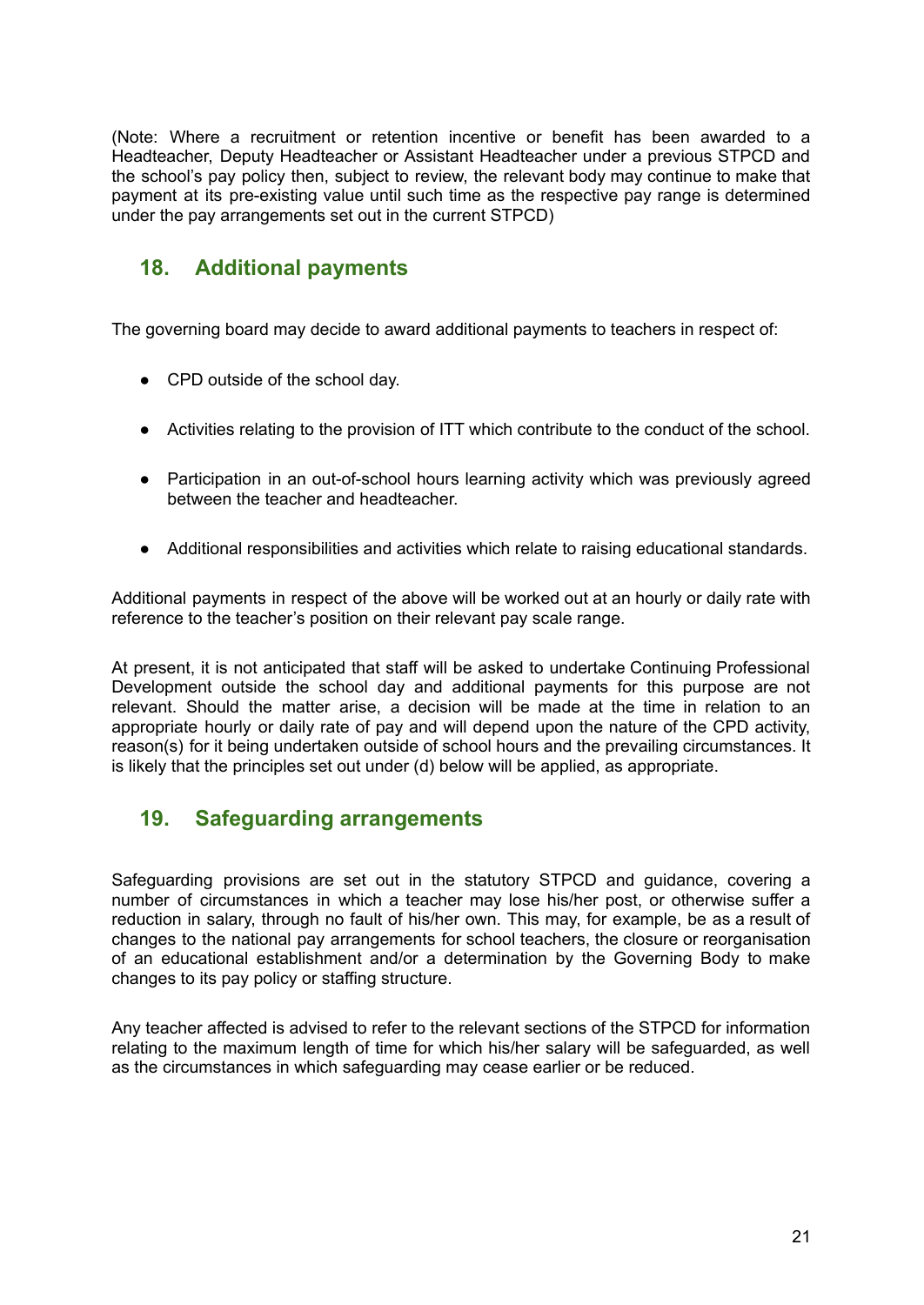If the safeguarded sum(s) exceed £500 in total, the Governors will review the teacher's assigned duties and allocate such additional duties to the teacher as they reasonably consider are appropriate and commensurate with the sum(s) for as long as the teacher continues to be paid the safeguarded sum(s). If the teacher unreasonably refuses to carry out such additional duties, the Governors will give the teacher at least one month's notice that payment of the safeguarded sum(s) will cease.

#### **20. Salary sacrifice arrangements**

The statutory STPCD allows employers to offer salary sacrifice arrangements to teachers if they wish to do so. Under any such arrangement a teacher gives up the right to receive part of his/her salary in return for the employer's agreement to provide him/her with a benefit in-30 kind under a child care voucher or other child care benefit scheme, or a cycle or cyclist's safety equipment scheme. The benefit in-kind is exempt from income tax.

Where the employer operates a salary sacrifice arrangement, the teacher may participate voluntarily and his/her gross salary may be reduced accordingly for the duration of his/her participation. Schools will be notified by the London Borough of Enfield's Finance, Resources and Customer Services Department (or alternative pay provider, if applicable) of any such scheme that may be in operation for staff. The school will make staff aware of any notification received.

## **21. Appeals procedures**

Procedures for addressing grievances will be in accordance with the ACAS Code of Practice.

Grievances regarding pay matters will be dealt with in accordance with the school's appeals procedure. The school strives to resolve all potential grievance issues informally.

Teachers have the right to raise formal appeals against pay determinations if they feel a pay determination has been unfairly made. Teachers who are dissatisfied with their pay recommendation will first have an informal meeting with their appraiser or headteacher to discuss the reasons for their dissatisfaction.

If the teacher believes the pay determination to be incorrect following their informal meeting, they may make a representation to the pay committee by submitting a formal written statement.

The teacher will be given the opportunity to make representations, provide evidence, ask questions and bring witnesses forward during their meeting with the pay committee. The pay committee will make a final decision and will notify the teacher in writing of the final pay determination.

If the teacher does not agree with the final pay determination, they may appeal the decision to the appeals panel made up of governors. The teacher and their appraiser or the headteacher will have the opportunity to present evidence and witnesses, and question each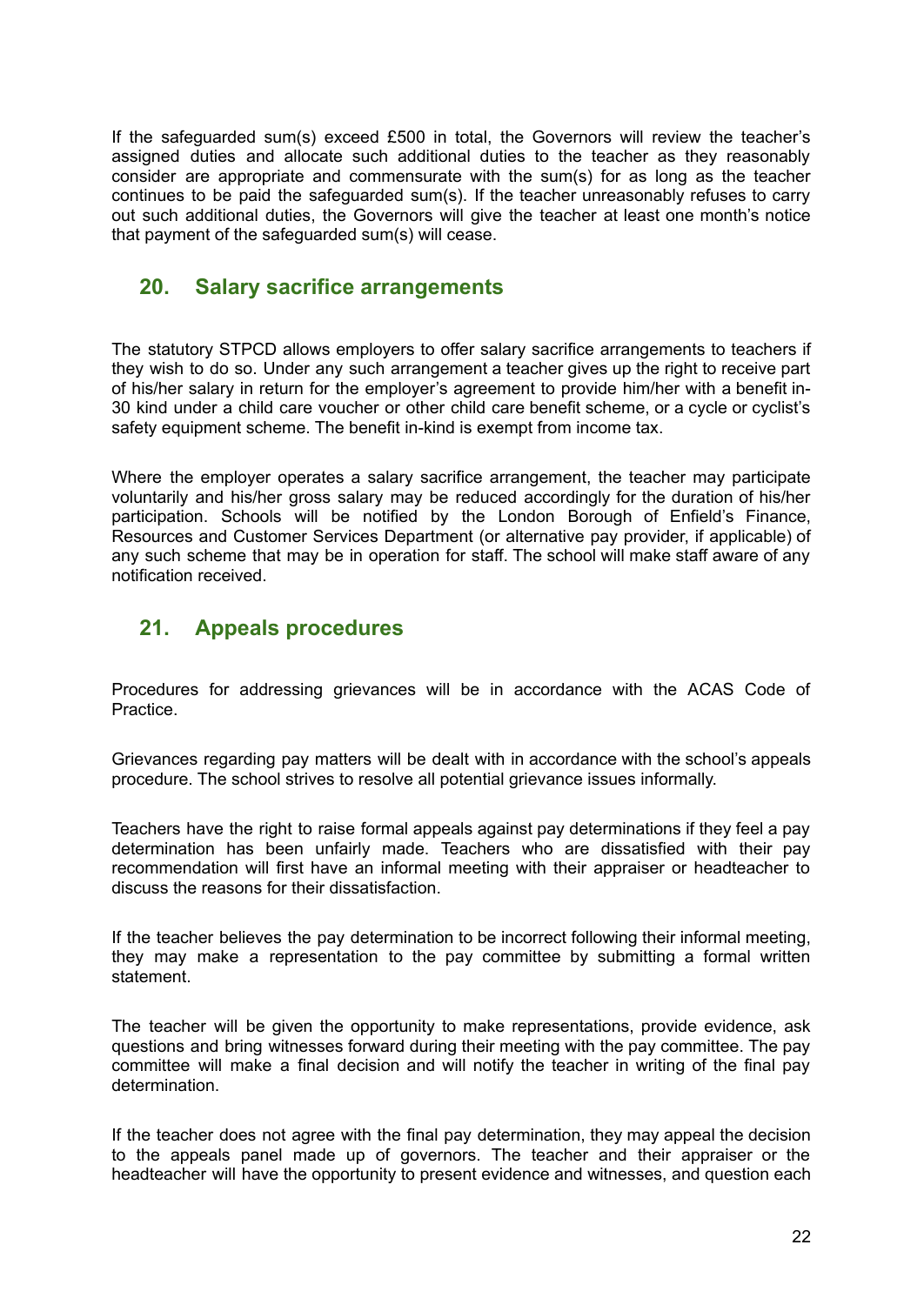other regarding the determination. The appeals panel will notify the teacher in writing of the appeals decision and the reasons for this decision. This decision is final and the teacher will not be able to question the determination any further.

## **22. Monitoring and review**

The governing board will review this policy on an annual basis, ensuring that all processes and values are up-to-date and guarantee the equality of teachers in all instances.

Any changes made to this policy will be communicated to all members of staff. The next scheduled review date for this policy is September 2022.

## **Appendices**

- **a) Professional responsibilities and rights of those on the Leadership Pay Range**
- **b) Professional responsibilities and right of teachers**
- **c) Upper pay range progression criteria**
- **d) Upper pay range application form**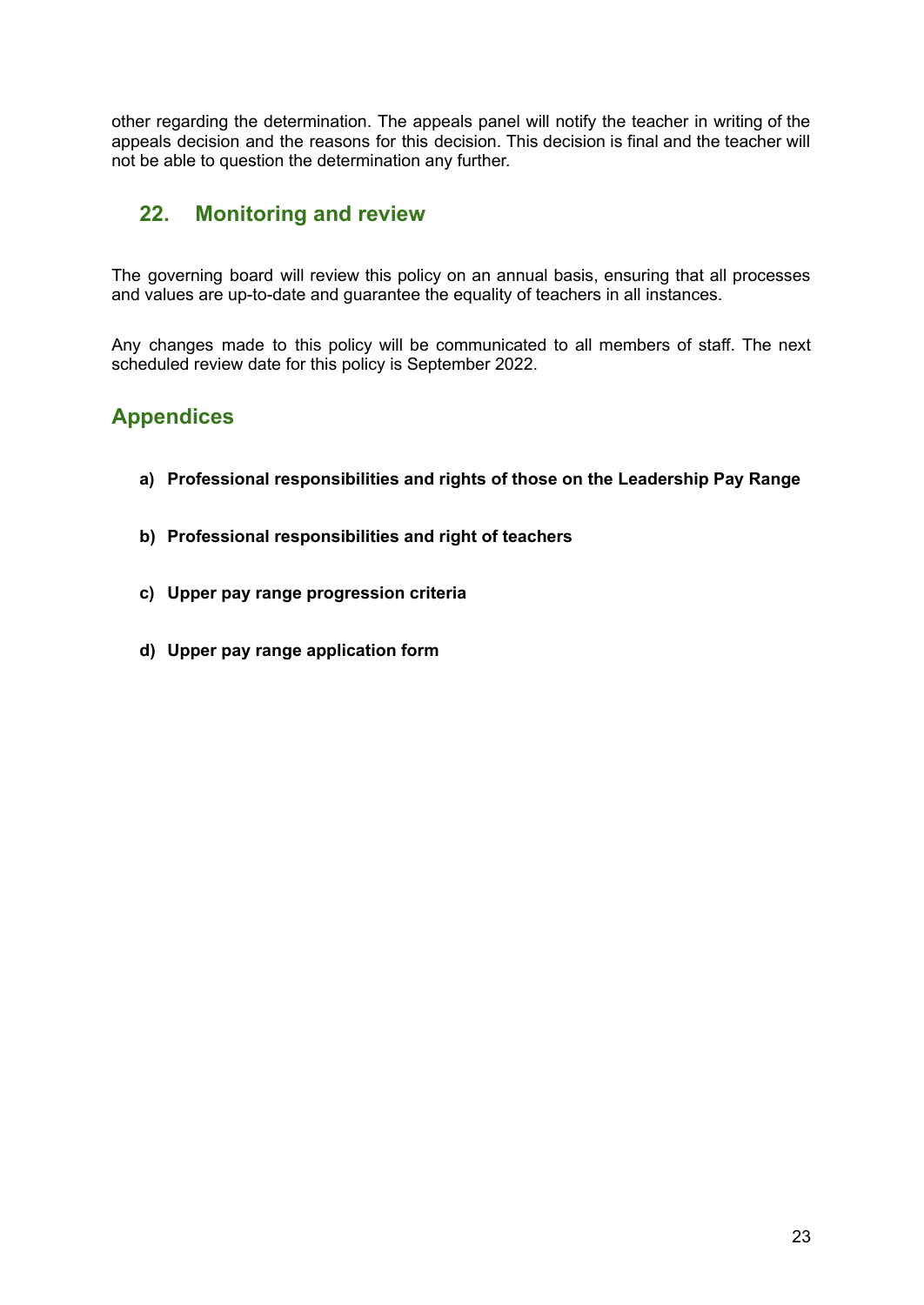## **a) Professional Responsibilities and Rights of Those on the Leadership Pay Range**

The headteacher is responsible for undertaking the following duties, unless otherwise delegated to an appropriate member of staff:

- Providing overall strategic leadership; leading, developing and supporting the strategic direction, vision, values and priorities of the school
- Developing, implementing and evaluating the school's policies, practices and procedures
- Leading and managing teaching and learning throughout the school
- Ensuring that teaching staff are effectively assigned in the school timetable to appropriate classes and groups of pupils
- Teaching a proportion of timetabled lessons
- Promoting the safety and wellbeing of pupils and staff
- Ensuring good order and discipline amongst pupils and staff
- Leading, managing and developing staff members, including appraising and managing performance
- Organising and deploying resources within the school
- Promoting harmonious working relationships within the school
- Maintaining relationships with organisations representing staff members, i.e. union representatives
- Leading and managing staff with proper regard to their wellbeing and expectations
- Promoting the participation of staff in relevant CPD
- Participating in arrangements for the appraisal and review of their own performance, as well as that of other staff members where appropriate
- Ensuring arrangements are in place for the induction and any required training of staff members
- Participating in arrangements for their own further training and professional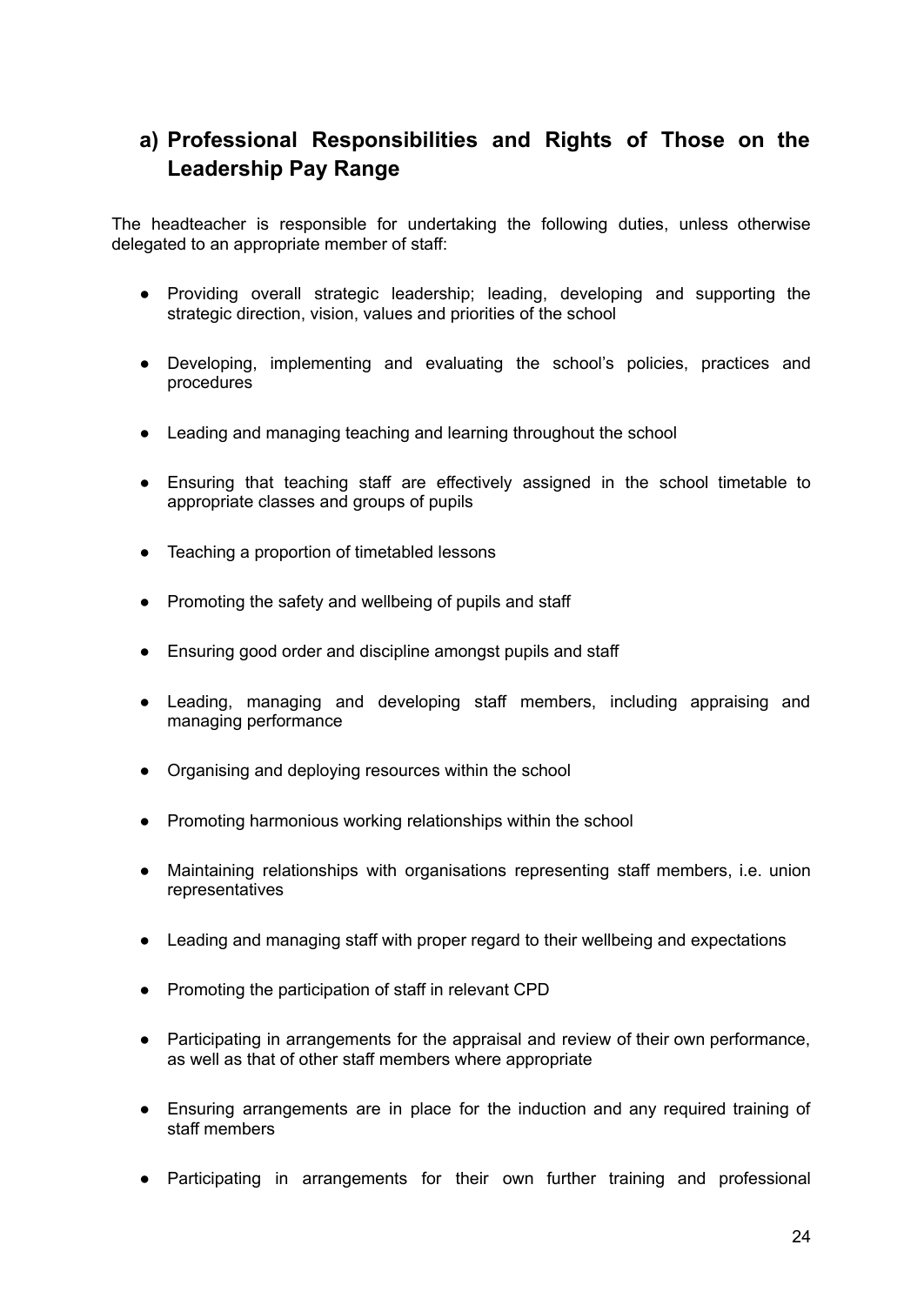development

- Consulting and communicating with the governing board, staff members, pupils and parents
- Collaborating and working with colleagues and other relevant professionals within and beyond the school, including external agencies

The headteacher is responsible for, and cannot delegate, the following duties:

- Developing clear arrangements for linking appraisal to pay progression
- Advising the relevant body on pay recommendations for teachers, including in relation to teachers who have applied to be paid on the upper pay range

The deputy head is responsible for the following duties:

- Carrying out the professional duties of all teaching staff, as well as those duties particularly assigned by the headteacher
- Playing a major role under the direction of the headteacher in:
	- Formulating the aims and objectives of the school.
	- Establishing the policies through which the school's aims and objectives are to be achieved.
	- Managing staff and resources.
	- Monitoring progress towards achieving the school's aims and objectives.
- Undertaking any professional duties of the headteacher reasonably delegated by the headteacher
- Undertaking the professional duties of the headteacher in their absence

Teachers on the leading practitioner pay range are responsible for the following duties:

- Carrying out the professional duties of all teaching staff, other than the headteacher
- Undertaking any additional duties relevant to their role in modelling and leading the improvement of teaching skills, as specified in their individual job descriptions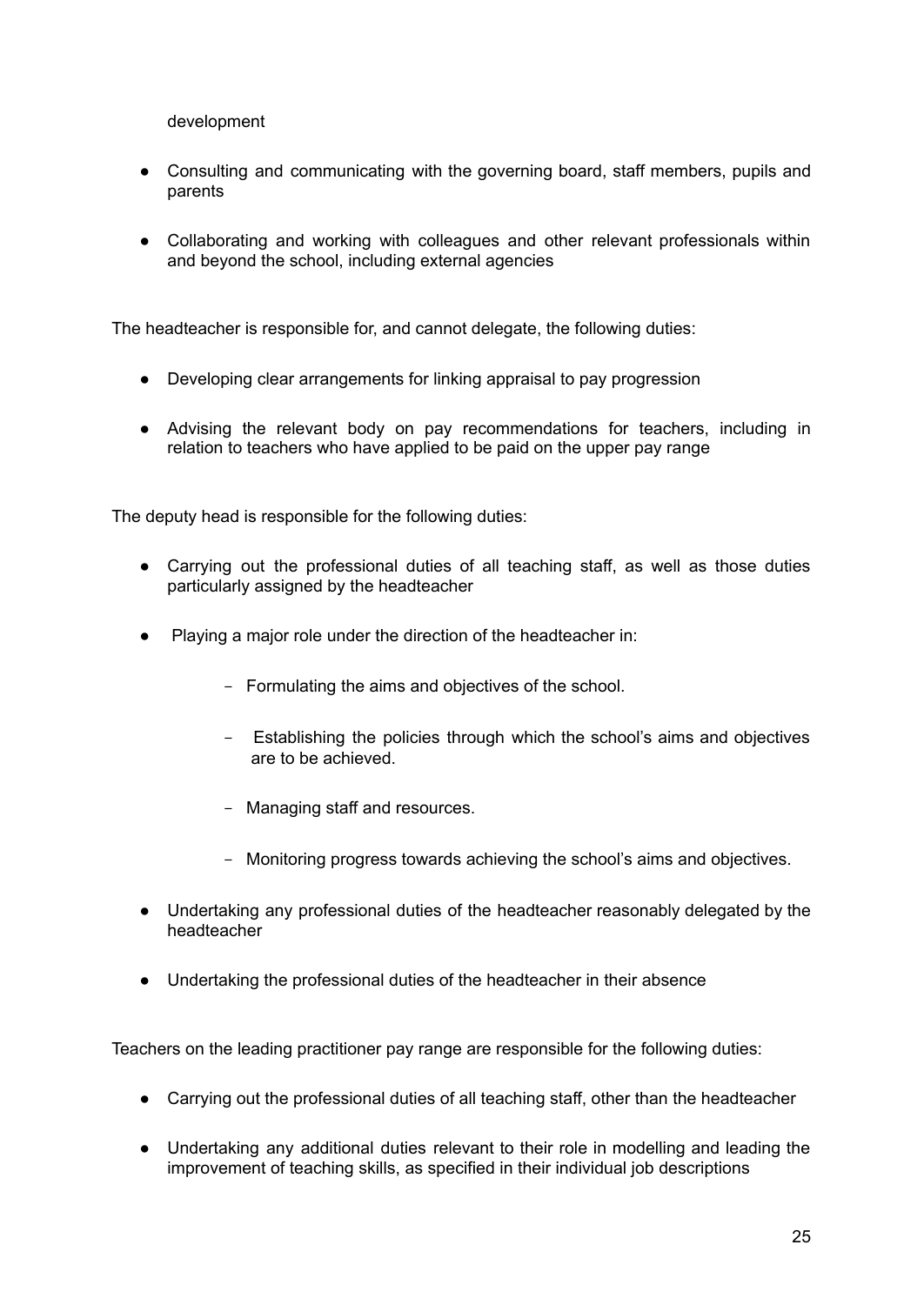The deputy or assistant headteacher and any teachers on the pay range for leading practitioners are entitled to:

- A break of reasonable length as near to the middle of each school day as is reasonably practicable.
- The same as all members of teaching staff, as outlined in Appendix B.

## **b) Professional Responsibilities and Rights of Teachers**

All members of teaching staff are responsible for undertaking the following duties:

- Planning and teaching lessons within the context of the school's plans, curriculum and schemes of work to their assigned classes
- Assessing, monitoring, recording and reporting on the learning needs, progress and achievements of assigned pupils
- Preparing pupils for external examinations or accreditation
- Contributing to the development, implementation and evaluation of the school's policies and procedures, ensuring that the school's values and vision are supported
- Working with other members of staff and contributing towards curriculum and/or pupil development to secure co-ordinated outcomes
- Providing cover, as appropriate, where the person assigned to teach the class is not available to do so
- Promoting the safety and wellbeing of pupils
- Maintaining good order and discipline among pupils
- Directing and supervising support staff that are assigned to them
- Contributing to the recruitment process and professional development of other staff members
- Deploying resources delegated to them
- Participating in arrangements for the appraisal and review of their own performance, and where appropriate, that of other staff members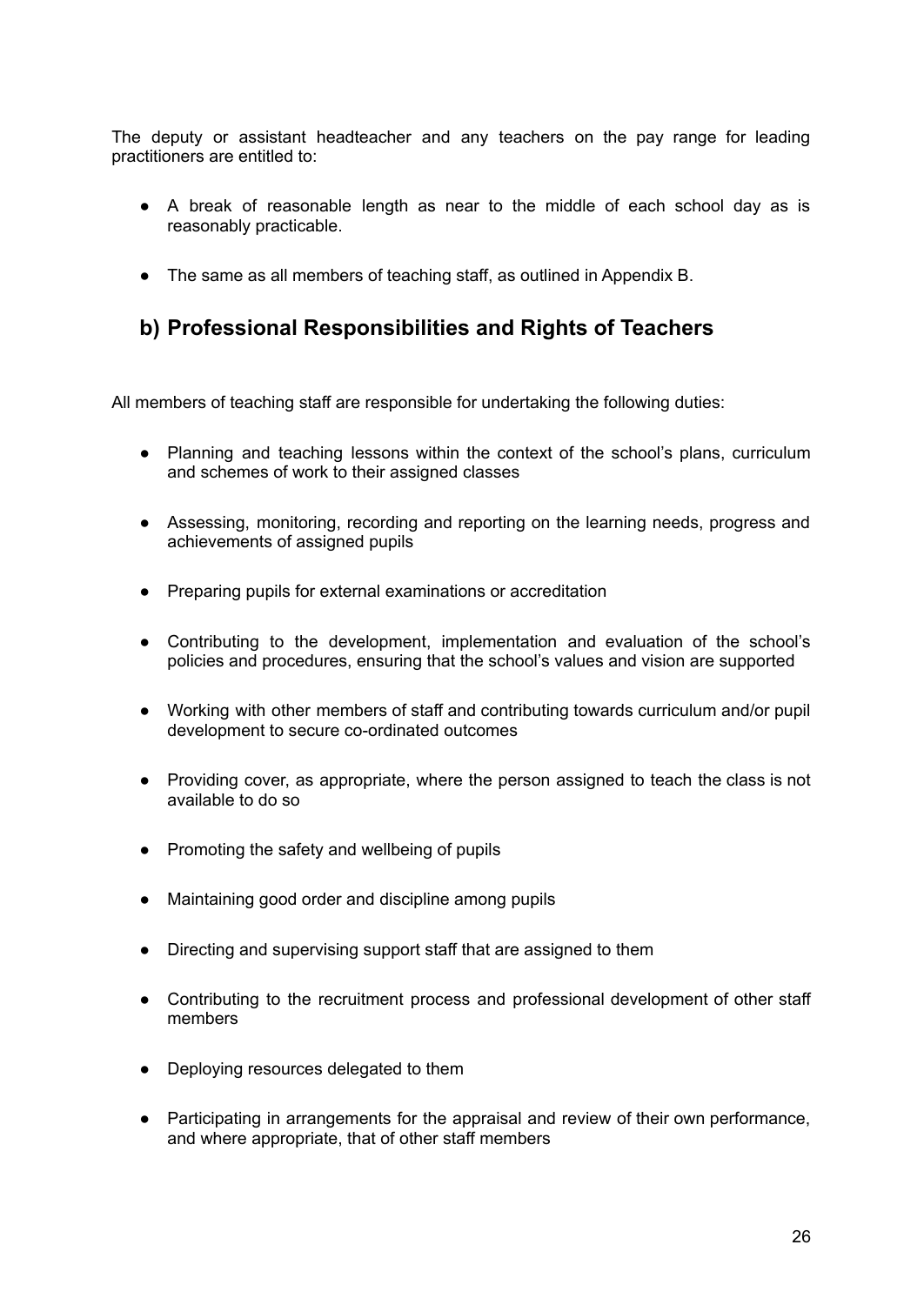- Participating in arrangements for their own further training and professional development and, where appropriate, that of other staff members, including induction training
- Communicating with pupils and parents
- Collaborating and working with colleagues and other relevant professionals within and beyond the school

Members of teaching staff are entitled to:

- One break of reasonable length, either between lessons or between the hours of 12 noon and 2.00pm, if they are required to work for more than one lesson during any school day.
- Access to advice, training and developmental opportunities which are appropriate to their needs, including those identified in appraisal objectives.
- A reasonable amount of time during school sessions for discharging their duties, where the teacher has leadership or management responsibilities.
- Not being expected to provide cover for absent staff members, except on rare occasions and where the circumstances are not foreseeable.
- A reasonable amount of management time, where appropriate.
- Teaching no more than 90 percent of the time expected of a teacher at the school. This only applies if the teacher is serving an induction period under the Education (Induction Arrangements for School Teachers) (England) Regulations 2012 (as amended).
- Consideration being given to their need for a balance between the time required to discharge their professional duties and the time required to pursue their personal interests outside work.
- Reasonable periods of PPA time which amount to no less than 10 percent of their timetabled teaching time.
- Be paid, by the LA, any remuneration they may be eligible for by virtue of the STPCD, where the teacher is employed in a school which has a delegated budget.

Members of teaching staff will not: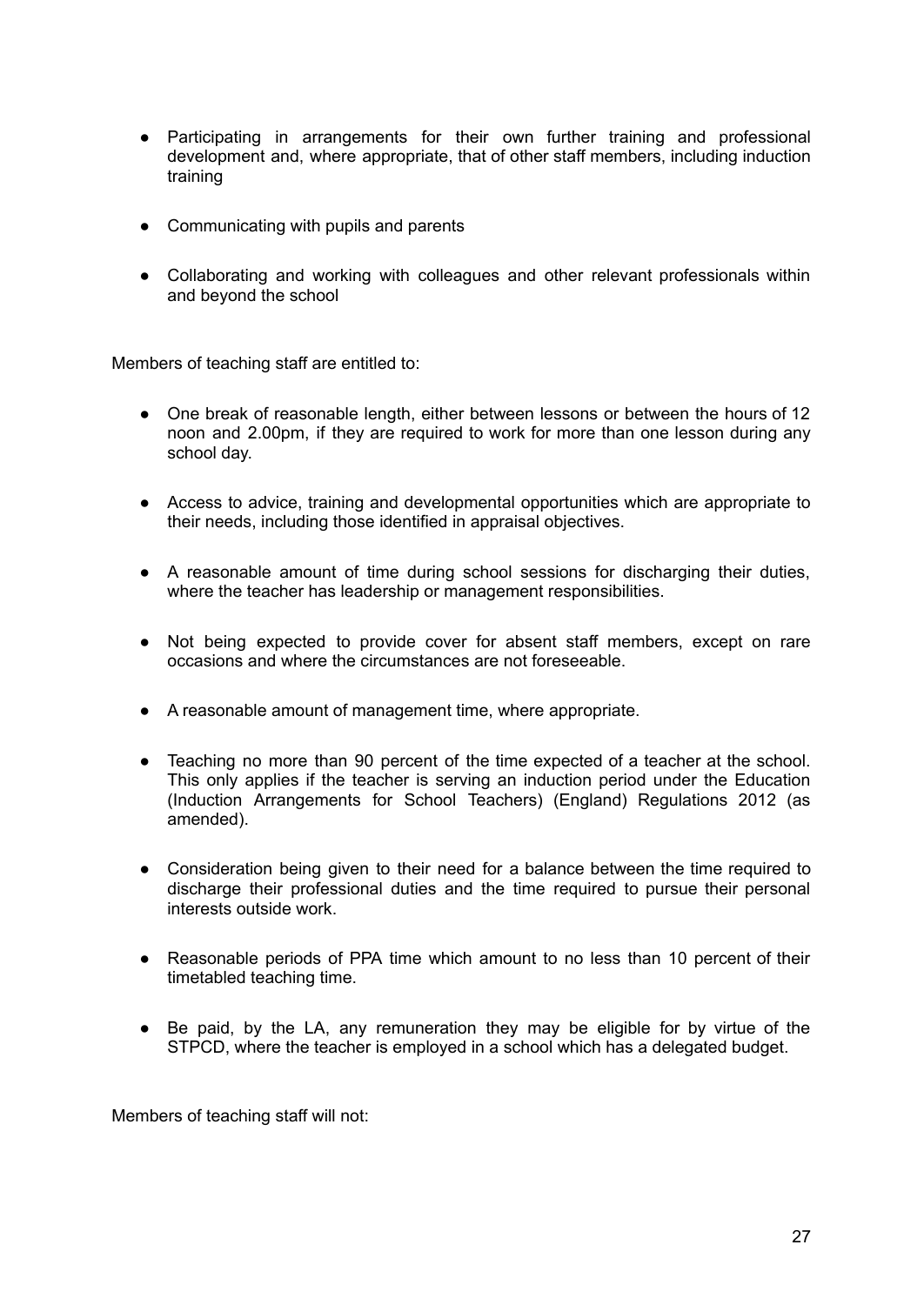- Be required to undertake work on any Saturday, Sunday or public holiday, unless specified in their employment contract.
- Routinely participate in any administrative or clerical tasks which do not call for a teacher's professional skills or judgement, including exam invigilation.
- Be required to undertake midday supervision under their contract.

## **c) Upper Pay Range Progression Criteria**

**To progress to the upper pay range, the teacher should be able to demonstrate all of the following criteria in their work.**

| <b>Professional attributes</b>                                                                                                                                                 |  |  |  |
|--------------------------------------------------------------------------------------------------------------------------------------------------------------------------------|--|--|--|
| The teacher will:                                                                                                                                                              |  |  |  |
| Contribute significantly to implementing school policies and processes, where<br>appropriate.                                                                                  |  |  |  |
| Promote collective responsibility for policy implementation.                                                                                                                   |  |  |  |
| Professional knowledge and understanding                                                                                                                                       |  |  |  |
| The teacher will:                                                                                                                                                              |  |  |  |
| Have an extensive knowledge and understanding of how to use and adapt a<br>range of teaching, learning and behaviour management strategies.                                    |  |  |  |
| Have a clear understanding of how to personalise learning to provide<br>opportunities for pupils and maximise their learning potential.                                        |  |  |  |
| Have an extensive knowledge of the assessment arrangements and<br>requirements for the curriculum areas, including those related to public<br>examinations and qualifications. |  |  |  |
| Have an up-to-date knowledge and understanding of the different types of<br>qualifications and specifications, and their suitability for meeting pupils' needs.                |  |  |  |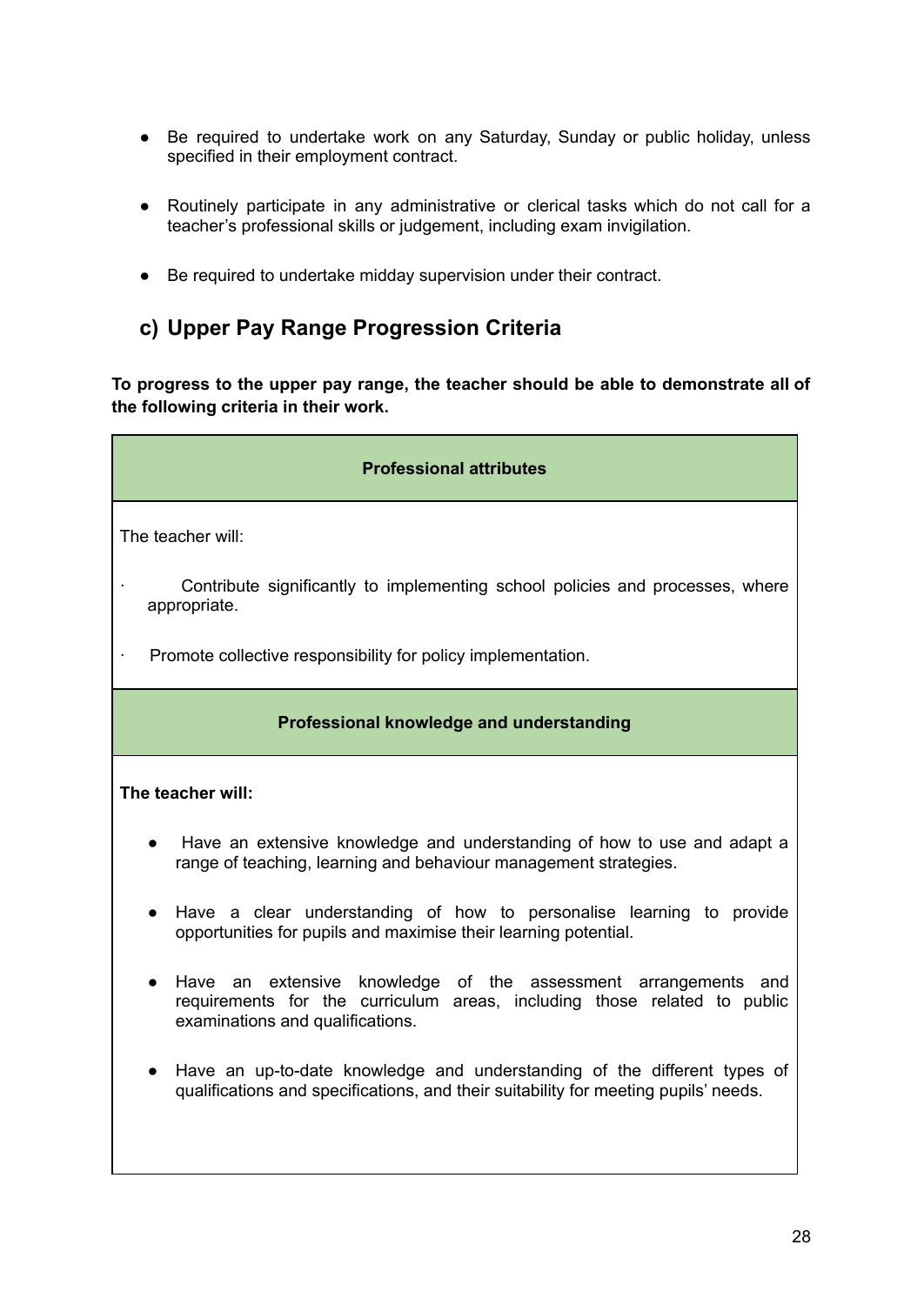| Have a well-developed knowledge of their curriculum, subject areas and related<br>pedagogy, including how learning progresses within them.                                              |  |  |
|-----------------------------------------------------------------------------------------------------------------------------------------------------------------------------------------|--|--|
| Have sufficient depth of knowledge and experience to be able to give advice on<br>the development and wellbeing of children and young people.                                           |  |  |
| <b>Professional skills</b>                                                                                                                                                              |  |  |
| The teacher will:                                                                                                                                                                       |  |  |
| Be flexible, creative and adept at designing learning sequences within lessons<br>that are effective and consistently well-matched to learning objectives and the<br>needs of pupils.   |  |  |
| Integrate recent developments, including those relating to subject and curriculum<br>knowledge, into their learning sequences.                                                          |  |  |
| Have teaching skills which lead to pupils achieving well in relation to their prior<br>attainment, making progress that is as good as, or better than, similar learners'<br>nationally. |  |  |
| Promote collaboration and work effectively as a team member.                                                                                                                            |  |  |
| Contribute to the professional development of colleagues through coaching and<br>mentoring, demonstrating effective practice, and providing advice and feedback.                        |  |  |

## **d) Upper Pay Range Application Form**

Г

This form is to be used when applying for the upper pay scale, as outlined in the school's Teachers' Pay Policy. Before completing this form, you should make yourself fully aware of the school's policy and procedures concerning pay and teachers' standards, and be certain you meet the relevant criteria for assessment.

A copy of the school's Teachers' Pay Policy can be obtained from the school office.